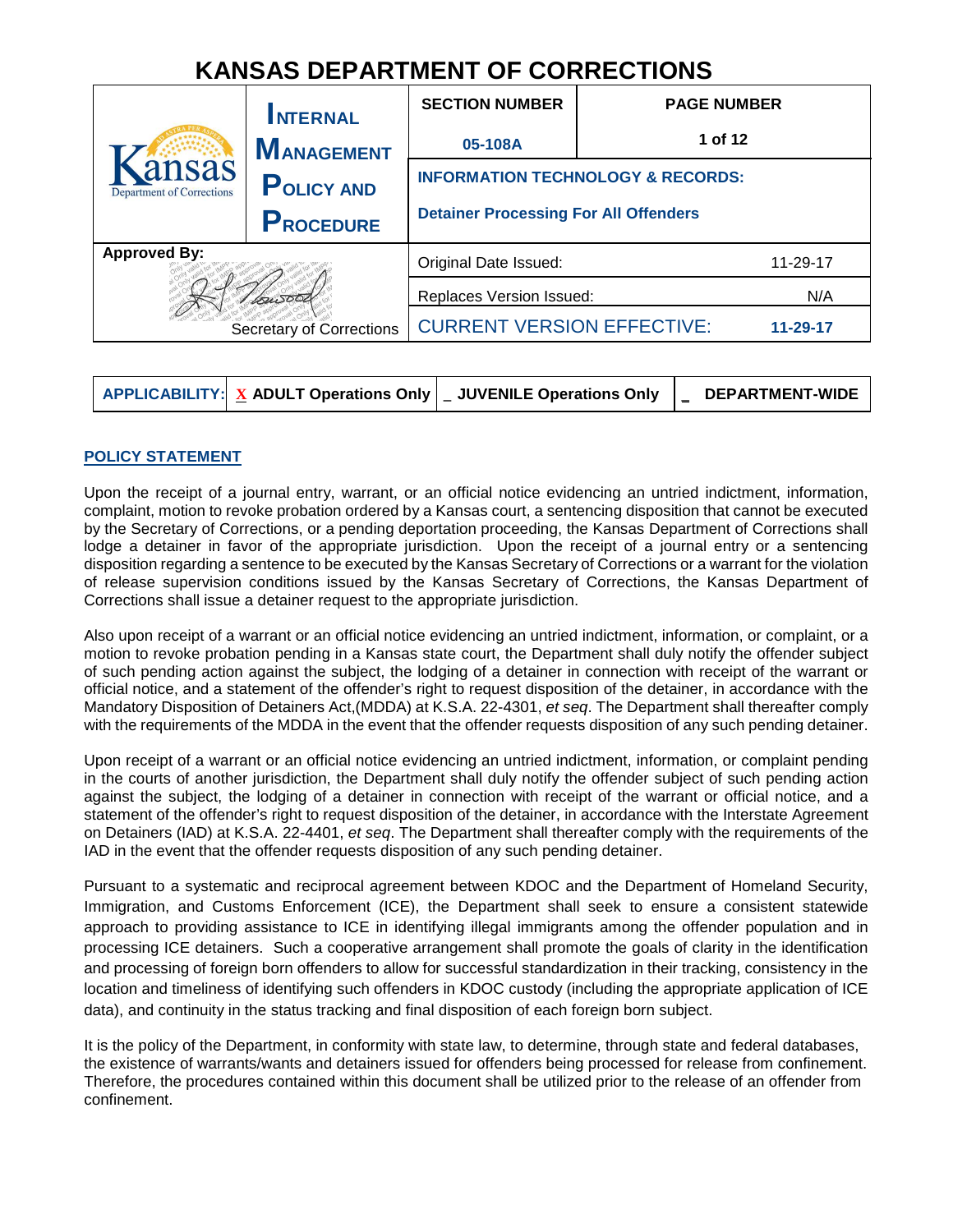# **DEFINITIONS**

ALERT: The Automated Law Enforcement Response Team, a computerized criminal justice information system designed to serve criminal justice agencies within the regional Kansas City metropolitan area.

ALL Message: Administrative message delivered to all KCJIS law enforcement agencies (excluding ALERT and non-law enforcement).

Case manager: A KDOC staff person who takes a comprehensive approach to post-conviction supervision of offenders to reduce risk and support reintegration by; assessment, development and implementation of strategies, programs and interventions using a case management plan. This includes unit team counselors, parole officers and reentry case managers.

CJIS: Criminal Justice Information System, a nationwide computerized information system established by the Federal Bureau of Investigation to provide a secure means of communications between law enforcement agencies. Other systems that may be accessed thru CJIS include: NCIC, ALERT, NLETS, and Kansas CJIS.

Compact Administrator: The staff member who serves as the chief administrative officer for overall supervision of all activities associated with the Department's participation in the Interstate Compact for Adult Offender Supervision (Compact), carried out by the KDOC Interstate Compact Unit.

Detainer: A notice filed by the Department of Corrections acknowledging that it is in receipt of a detainer request from another jurisdiction.

Detainer Clerk: The facility records staff member designated to process detainer requests and to contact jurisdictions regarding the status and resolution of pending detainers. NOTE: The warden or designee may designate additional staff persons to contact jurisdictions about resolution of pending detainers above and beyond the Detainer Clerk.

Detainer request: A notice received from a jurisdiction having an interest in an offender by virtue of a journal entry, warrant or other official notice evidencing either an untried indictment, information, or complaint, a motion to revoke probation ordered by a Kansas court, or a sentencing disposition sent to the jurisdiction having physical custody of the offender requesting notification prior to the offender's release from custody.

Detainer Verification: Contact with a law enforcement agency that has lodged a detainer with the Department of Corrections for the purpose of confirming the existence of a detainer and to arrange necessary transportation of the offender to the jurisdiction of the lodging agency, while making an effort to resolve the detainer prior to release.

Detainer Resolution: Contact with a law enforcement agency that has lodged a detainer with the Department of Corrections, for the purpose of determining the agency's intentions regarding the detainer and to discuss options that will allow the offender to release as scheduled to an approved plan, while still satisfying the legal requirements of that agency.

Detainer Coordinator: A position in Central Office in the Facilities Management Division who serves as a liaison between KDOC and various agencies that have lodged detainers on incarcerated offenders.

Deputy Compact Administrator: The assistant to the Compact Administrator. Responsible for supervision of the Kansas Department of Corrections Interstate Compact Unit staff and for day to day operations of the unit.

ICE: An acronym for the federal Bureau of Immigration and Customs Enforcement, Department of Homeland Security.

Immigration and Custom Enforcement (ICE) Detainers: A judgment and commitment or untried detainer request filed by the Department of Immigration and Naturalization Services. Judgment and Commitment Detainers: A detainer request indicating there is a conviction or sentencing disposition on an offender in the Departments custody.

Kansas Administrative Message (KAM): A free text message containing any approved information that is sent to only Kansas CJIS agencies.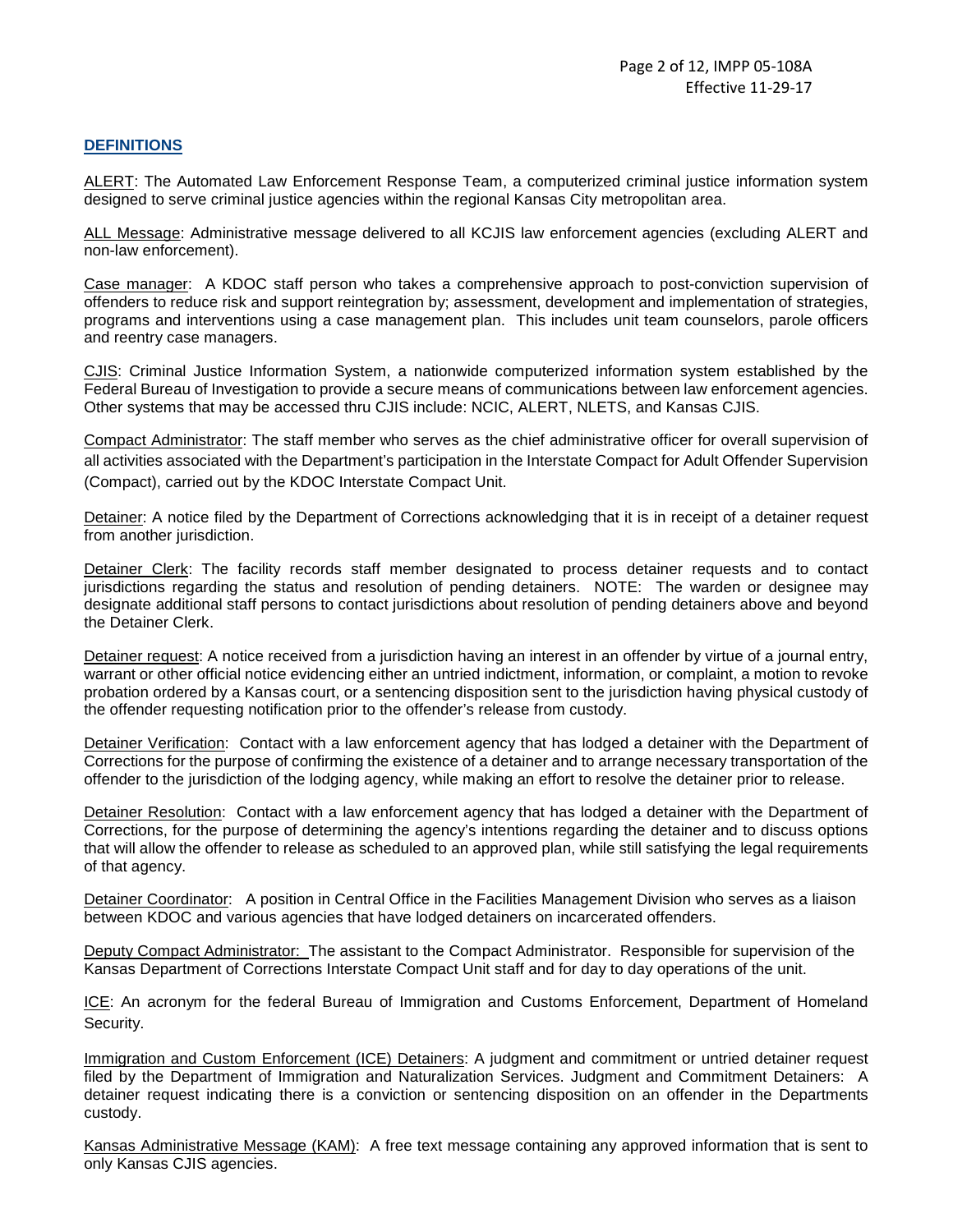NCIC: National Crime Information Center, a nationwide computerized information system established as a service to all criminal justice agencies local, state and federal.

NCIC Wanted Person File: A database maintained in NCIC containing entries from law enforcement agencies on individuals for whom a felony or serious misdemeanor warrant is outstanding.

NLETS: National Law Enforcement Telecommunications System, a nationwide computerized information network established to facilitate communication between law enforcement agencies in different states.

Notification Only Detainers: A detainer request indicating a need to notify a jurisdiction of an offenders pending release from custody.

Offender: A person who is in the legal custody of the Secretary of Corrections. This term refers to both inmates and persons under post-incarceration supervision.

OMIS: Offender Management Information System.

ORI: Originating Agency Identifier, a nine-character identifier assigned by FCI CJIS staff to an agency that has met the established qualifying criteria for ORI assignment to identify the agency in transactions on the NCIC System.

Originating authority: Authority or jurisdiction from which a detainer request originates.

Private KASPER: The Department's intranet-based "Kansas Adult Supervised Population Electronic Repository" consisting of basic biographical, criminal history record information, photo, facility movement and disciplinary records for individual offenders committed to Departmental custody and available only to KDOC, community corrections, and selected contract staff.

Sex Predator Commitment Act Administrator: Screens all offenders to ensure that those requiring additional processing under the Sex Predator Commitment Act are properly referred to the Multidisciplinary Team.

### TOADS: Total Offender Activity Documentation System

Triple I (III): The Interstate Identification Index, a computerized file maintained in NCIC that provides personal descriptors and criminal histories of individuals who have been arrested. Source documents of all descriptors and criminal history is supported by fingerprint cards.

Untried Indictment: A detainer request informing the Department there is an untried indictment, information or complaint filed against an offender in the Departments custody.

### **PROCEDURES**

#### **I. Identifying Detainers at Admission**

- A. When an offender enters through RDU (EDCF or TCF) designated intake staff shall identify pending warrants (or detainers), criminal and civil, from all jurisdictions, regarding the offender, including lodged and unlodged, using these strategies:
	- 1. Review Pre-Sentence Investigation report, Journal Entries, or other documents from the county of latest conviction that arrive with the offender.
	- 2. Interview the offender, using the attached Detainer Interview Guide (Attachment A), covering at least the last ten years, to identify potential jurisdictions with warrants.
	- 3. Review parole and community corrections contact notes, closing summary, or other relevant portions of TOADS, if the offender has been on supervision in the community.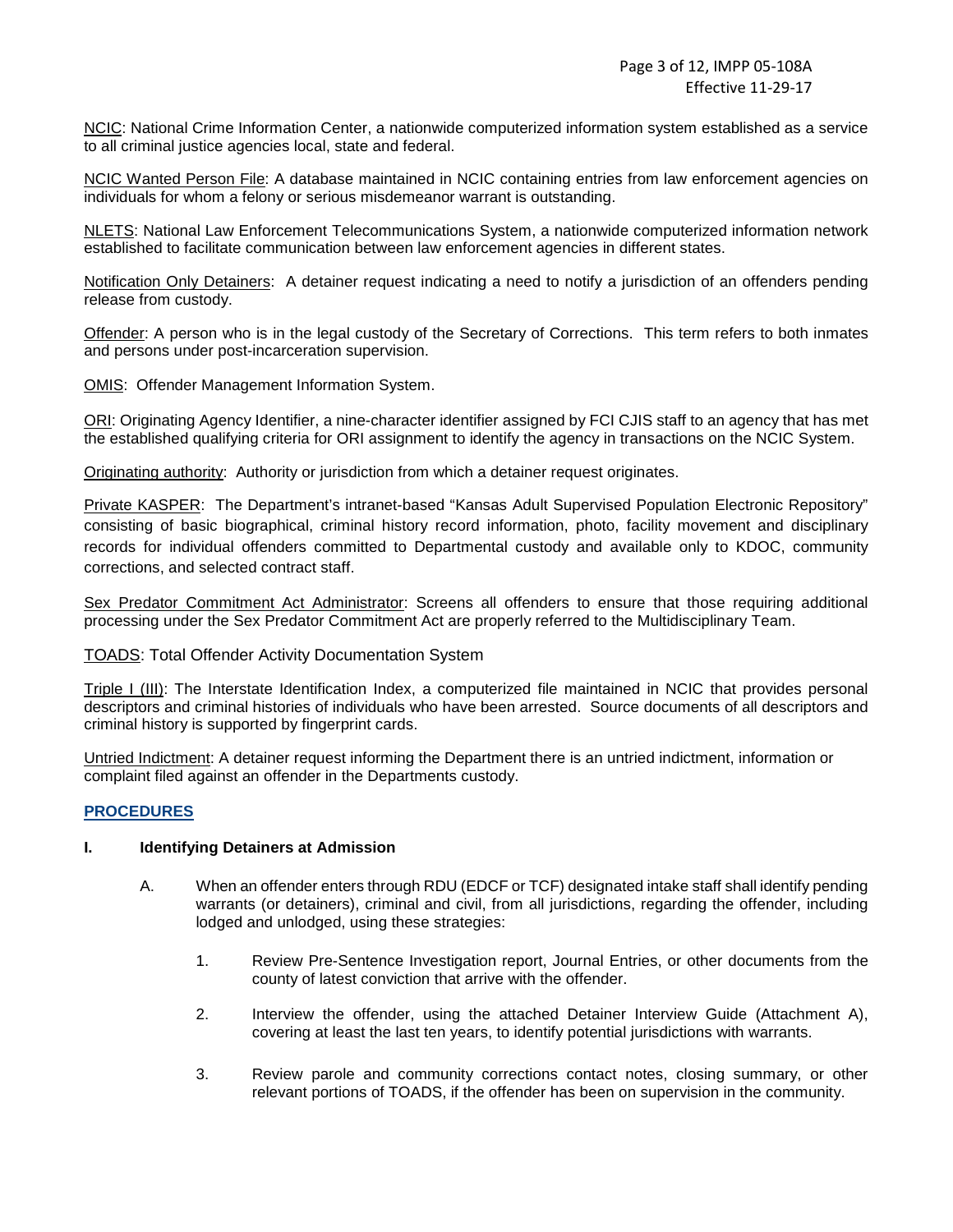- 4. Query and send an administrative message (KAM) to the following systems:
	- a. NCIC Wanted Filed
	- b. NCIC Triple I
	- c. KCJIS ALLL
	- d. Kansas Wanted File
	- e. NIFTS ALLL
		- (1) Missouri
		- (2) Colorado
		- (3) Nebraska
		- (4) Oklahoma
	- f. Other states where it is learned that the offender might have a pending warrant
- 5. Contact jurisdictions identified by the offender, where no warrant was found through any electronic records check as described above, by either sending an Originating Agency Indicator (ORI) electronically, or sending a form letter to the jurisdiction, using the form letter at Attachment B.
- B. Enter all identified warrants (or detainers) into the detainer database in TOADS, with full information known.
- C. Make a chronological entry in TOADS stating the search was done and whether anything was found and entered in the detainer database.
- D. Determine the impact of any found warrants on the offender's custody classification.
- E. Image all hard copy documents received regarding all warrants (or detainers).
- F. Notify the offender of the pending detainers using Attachment C, and as applicable, either Attachment M or Attachment N, and record that this notification was done in the TOADS detainer screen.
- G. If the offender has thirty (30) days or less to serve, notify the RDU Reentry Specialist at EDCF and the R3 Coordinator at TCF or designee, so they can help try to resolve the detainer or, if it cannot be resolved, factor it into the release plan.

### **II. Addressing Detainers After Admission**

- A. After an offender arrives at his home facility, the facility shall continue to review information about pending warrants or detainers as described in this section.
	- 1. The facility Detainer Clerk or designee shall review the detainer information in the TOADS database, and determine if information is missing; if so, s/he shall follow up and obtain and enter the rest of the information on known warrants and detainers.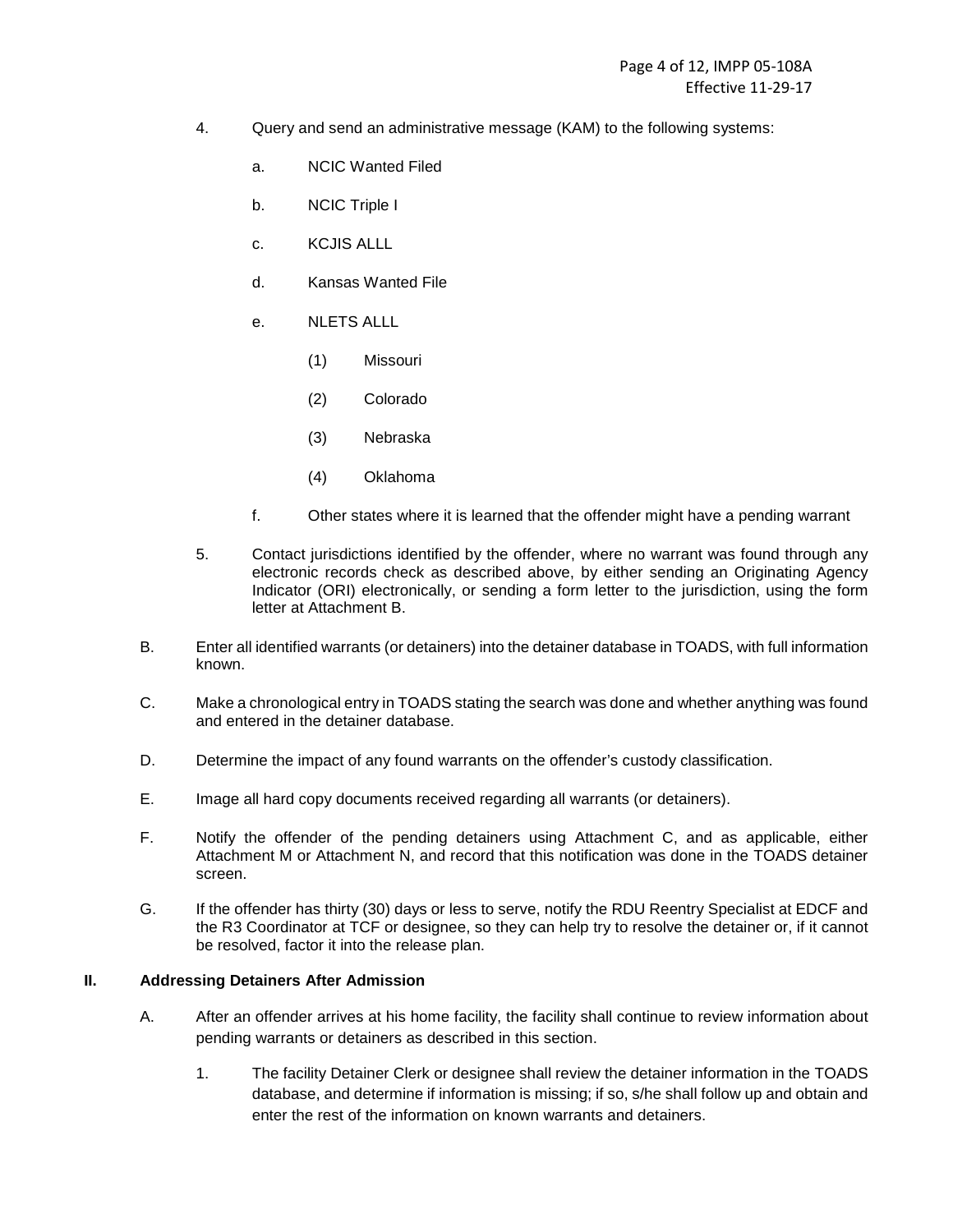- a. If there is not a hard copy of the warrant or detainer already obtained and imaged, the facility Detainer Clerk shall obtain the copy and image it.
- 2. If the facility receives notice of new warrants and detainers, full information on the warrant and detainer shall be obtained, imaged, and entered into the TOADS database as described in this policy.
- B. Further electronic inquiry as described at Section I.A. above shall be done to determine if there are new warrants and detainers:
	- 1. Before a custody change to minimum custody;
		- a. If the offender was removed from minimum custody status due to a disciplinary conviction and is subsequently being returned, a check need not be conducted if one has been run in the past twelve (12) months.
	- 2. Before placement in work release or private industry;
	- 3. Any time facility staff receive information indicating there may be a new warrant that has been issued;
	- 4. Sixteen (16) months pre-release, if no inquiry has been done in the last twelve (12) months;
	- 5. Six (6) months pre-release, using the language and process at Attachment D.
	- 6. Two (2) weeks pre-release at the same time notification of release is being made, using the language and process at Attachment E.

### **III. Resolution of Detainers**

- A. All staff working on a case has responsibility to participate in the effort to resolve pending warrants and detainers when it is appropriate and possible to do so.
- B. In order to ensure quality and avoid overwhelming the various jurisdictions with calls about detainers, the warden or his/her designee shall designate the person(s) who, beyond the Detainer Clerk, is/are authorized to contact jurisdictions to resolve pending warrants and detainers.
- C. When a unit team counselor receives a new case, s/he shall review the information in TOADS to determine if there are pending unresolved warrants and detainers and follow up , including:
	- 1. Interviewing the offender about unknown warrants and detainers using Attachment A, if this has not been done (or not done recently); and
	- 2. Determining if there is additional or missing information about pending detainers.
	- 3. If this effort produces information of a possible additional warrant or detainer, the unit team counselor shall contact the facility Detainer Clerk and request that a check be done in the jurisdiction indicated, and the unit team counselor shall follow up on the detainer consistent with this policy.
		- a. The facility Detainer Clerk shall contact the jurisdiction indicated, with the details provided from the unit team counselor, to determine if there is a pending warrant and detainer. All information learned shall be entered in the TOADS database and imaged in accordance with this policy. The offender shall be notified of the newly learned warrant and detainer in accordance with this policy.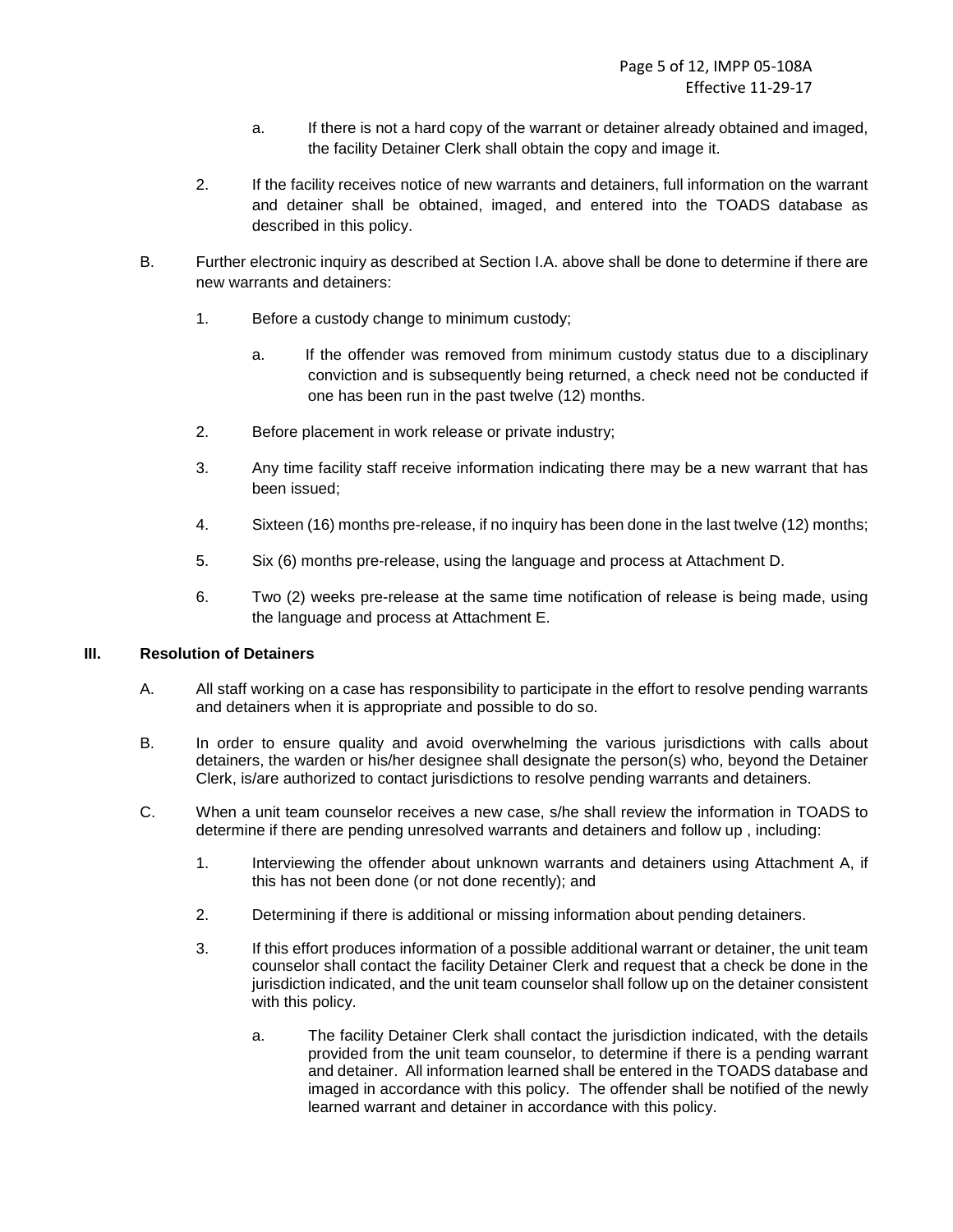D. The unit team counselor assigned to the case shall take the responsibility to initiate resolution of pending warrants and detainers when appropriate and possible. This shall be considered an essential part of case management.

# **IV. Withdrawal of Warrants and Cancellation of Detainer**

- A. If a warrant is withdrawn and a detainer canceled, the facility shall request written verification of this fact.
- B. The facility Detainer Clerk shall enter the withdrawal and cancellation information in the TOADS database, shall make a chronological entry in TOADS of the withdrawal and cancellation, shall image the written verification, shall notify the unit team counselor, and shall notify the offender using Attachment F.
	- 1. If the withdrawal and cancellation were done with the understanding or agreement that the offender would follow up on any criminal or civil matter, this shall be expressly noted in the reentry plan so that appropriate follow up can be done.

# **V. Release of an Offender to an Active Warrant and Detainer**

- A. Except for Notification Only Detainers or Detainers for Sexually Violent Predator Petitions, within thirty (30) days of the offender's scheduled release, the facility detainer clerk shall contact the originating authority so that arrangements can be made to transport the offender to the appropriate jurisdiction.
	- 1. If the detainer is a Notification Only Detainer, either mail or fax a notice (Attachment G) to the originating authority. The facility detainer clerk may also follow up with a documented phone call or FAX.
	- 2. If the detainer is for a Sexually Violent Predator Petition, when the facility is notified by the Sexually Violent Predator Petition Administrator or designee that the jurisdiction that will be taking the offender is ready for the offender to be transferred, the Detainer Clerk shall contact the Sheriff's Department of that jurisdiction to schedule pick up by the county of the offender.
		- a. If no such notification is received within five (5) working days of the offender's scheduled release, the detainer clerk shall notify the Sex Predator Commitment Act Administrator or designee to determine the status of the pick-up of the offender and make a reminder that the offender's release date is approaching.
			- (1) If neither the Sex Predator Commitment Act Administrator nor designees are available, the detainer clerk shall contact the Attorney General's Office.
- B. The detainer clerk shall log all contacts with the originating authority in the Electronic Chronological File (Contact Type – Detainer) in TOADS.
	- 1. Written correspondence shall be imaged under section L4: Detainers and Warrants of the electronic records system.
- C. Upon the release of an offender identified in the detainer request, the detainer clerk shall notify the appropriate jurisdiction of the detainer cancellation, using the Detainer Canceled Notice (Attachment G), and place a copy of the notice with the detainer in the offender's master file.
	- 1. The facility detainer clerk shall make the necessary changes to TOADS.
	- 2. Designated facility staff shall place the physical address of the agency taking custody as the release address in OMIS.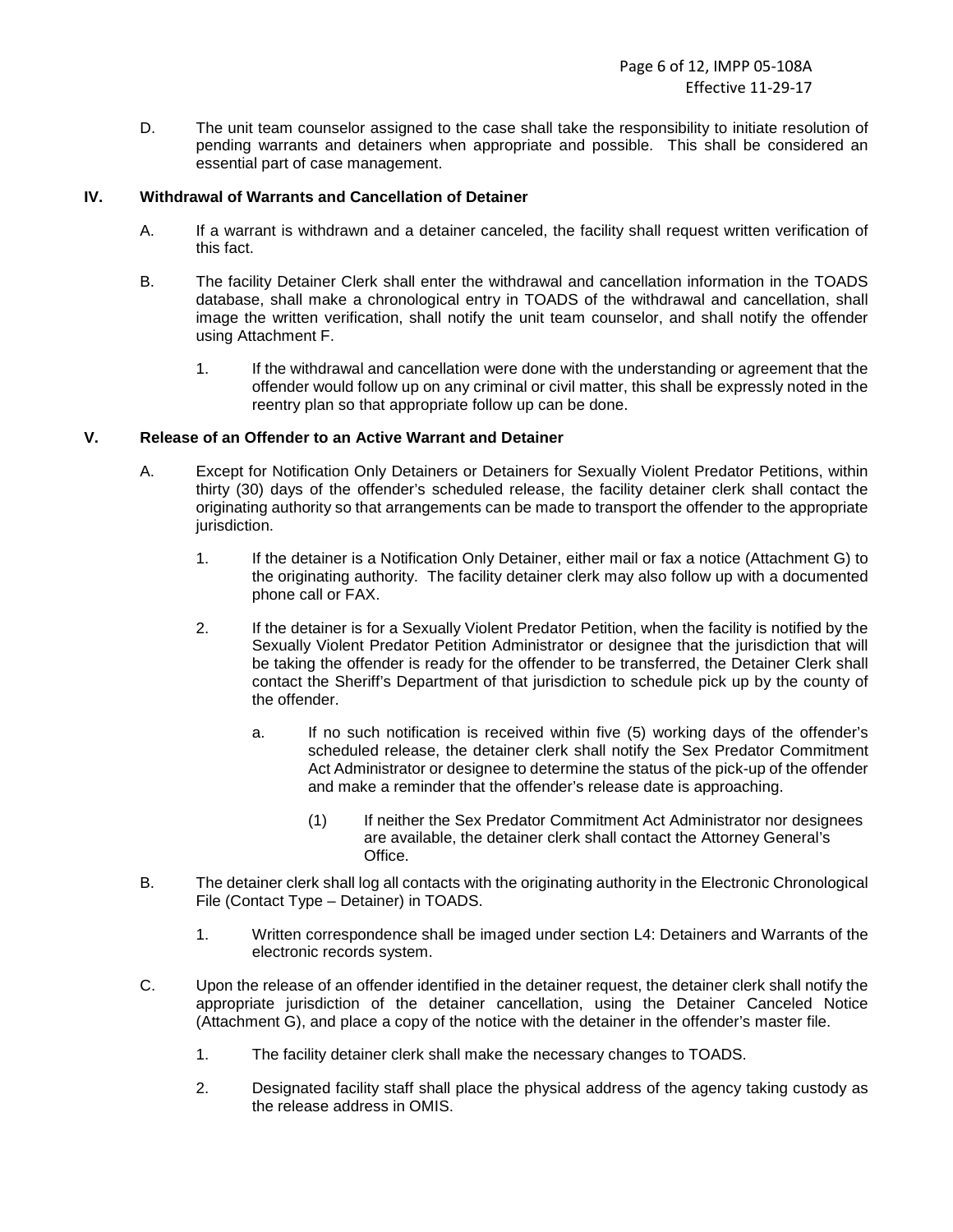- D. When it is necessary to release an offender with detainers from multiple jurisdictions, the release shall be prioritized and notifications provided to interested agencies.
	- 1. The order of release shall be as follows:
		- a. When either the offender or prosecuting authority has made a request for disposition of an untried complaint, indictment, or information, or a motion to revoke probation ordered by a Kansas court, the jurisdiction from which the detainer request originated shall receive preference in obtaining custody of the offender. Conflicts between multiple jurisdictions involving requests for disposition of untried complaints, indictments, or information shall be prioritized pursuant to Section III.D.1.c.
		- b. Detainers arising from a journal entry or other official notice evidencing a sentencing disposition. Conflicts between multiple jurisdictions involving sentencing dispositions shall be prioritized pursuant to Section III.D.1.c.
		- c. Detainers arising from untried complaints, indictments, or information for which a request for disposition has not been made, probation, or post-release supervision violations, and conflicts between multiple jurisdictions shall be prioritized as follows:
			- (1) Sexually Violent Predator Civil Commitment Act Detainer;
			- (2) In State Detainers;
			- (3) Federal Detainers (except ICE);
			- (4) Out of State Detainers (non-Federal);
			- (5) Probation and post-release supervision violations; and,
			- (6) Federal Immigration and Customization and Enforcement (ICE) Detainers; and,
		- d. Any priority agreed to by the jurisdictions from which detainer requests have originated or a priority established by the Kansas Detainer Compact Administrator shall supersede the priorities established by this IMPP.
	- 2. All jurisdictions that have filed a detainer request shall be notified of the offender's release.
		- a. A list of all remaining known detainers from other jurisdictions shall be forwarded to the jurisdiction to which the offender is released.
	- 3. When releasing an offender to the custody of another jurisdiction who has active detainers from jurisdictions other than that to which the offender is being released, the records officers shall complete Offender Clearance Form (Attachment H).
		- a. If the KDOC Transportation Unit is assisting in the transportation of an offender who is being transferred to the custody of another jurisdiction, the transportation officer shall ensure that the Offender Clearance Form (Attachment H) is signed and returned to the appropriate Records Officer.
- E. When an offender is released on post release supervision to an out-of-state (includes federal) detainer, notification shall be made by the Classification Administrator designee, on the date of release to the Kansas Department of Corrections Interstate Compact Office, via email to kscompact@doc.ks.gov. Such notification shall include (but not be limited to):
	- 1. KDOC Conviction Name and number;
	- 2. Name on detainer, if different from KDOC conviction name;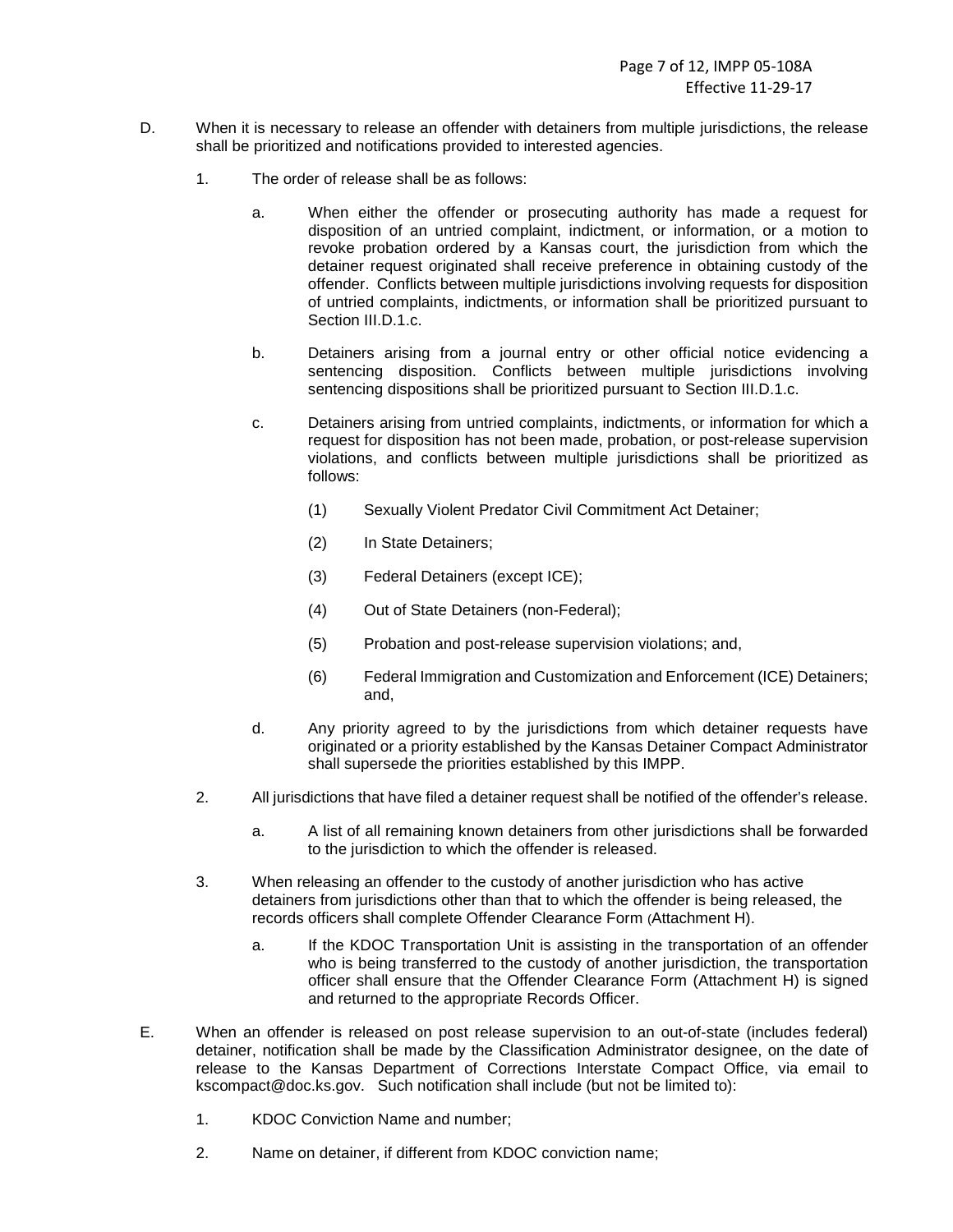- 3. Date of release from a KDOC facility;
- 4. Agency taking custody of the offender;
- 5. Physical address of the facility/agency taking custody of the offender;
- 6. Projected release date from the detainer if known;
- 7. Proposed residence upon release from the detainer; and
- 8. Other information relevant to the release or other jurisdictions with an interest in the offender.
- F. Except as indicated in Section 1. below, an offender released to a detainer shall not be eligible for cash gratuity.
	- 1. If an offender paroled or released to a detainer is subsequently released from that and all other detainers within thirty (30) days from release from prison, the offender shall be eligible for cash gratuity pursuant to procedures in IMPP 04-105A.
- G. Subsequent to an escape**,** notification shall be made to the jurisdictions(s) lodging the detainer (s).
	- 1. This notification shall be carried out in concert with all applicable provisions of IMPP 01- 113, IMPP 19-101D, as well as Facility Emergency Plans governing Escapes.
	- 2. Once notification has taken place, the pending detainers shall be closed in TOADS. Information should be documented in the Notes section of the detainer screen.

# **VI. Mandatory Disposition of Warrants and Detainers**

- A. Notification of an offender's opportunity to file a request for a final disposition of any untried indictment, information, motion to revoke probation, or complaint pending against such person in this state shall be made at the time that the offender is served with a detainer.
	- 1. Such requests for the Mandatory Disposition of Kansas in-state Detainers shall be processed in accordance with the Mandatory Disposition of Detainers Act, at K.S.A. 22- 4301, et al.
	- 2. Municipal detainers are excluded from the notification requirements of KSA. 22-4303, but a request for disposition of such a detainer by either the offender subject or the agency or prosecutor lodging the detainer shall nonetheless be processed as otherwise provided by the relevant statutory provisions of the MDDA (Attachment M), and Notification of a Warrant/Detainer (Attachment C) and MDDA shall then be provided to said offender.
- B. Notification of an offender's opportunity to file a request for a final disposition of any untried indictment, information, or complaint pending against such person in another state or a federal court shall be made at the time that the offender is served with a detainer thereon.
	- 1. Such requests for the Mandatory Disposition of Detainers for all Out-of-State and Federal Detainers shall be processed in accordance with the Interstate Agreement on Detainers, at K.S.A. 22-4401, et seq.
- C. Efforts should be made to encourage and assist the offender in the resolution of all other detainers, including but not limited to city, municipal, traffic, etc.
	- 1. All efforts should be properly documented in TOADS.
	- 2. Any request for disposition of a warrant and detainer sent by an offender shall be sent by Certified Mail, Return Receipt Request, addressed to the prosecutor and the court in which the pending charges or warrant is filed, as required by statute, at the offender's expense, except: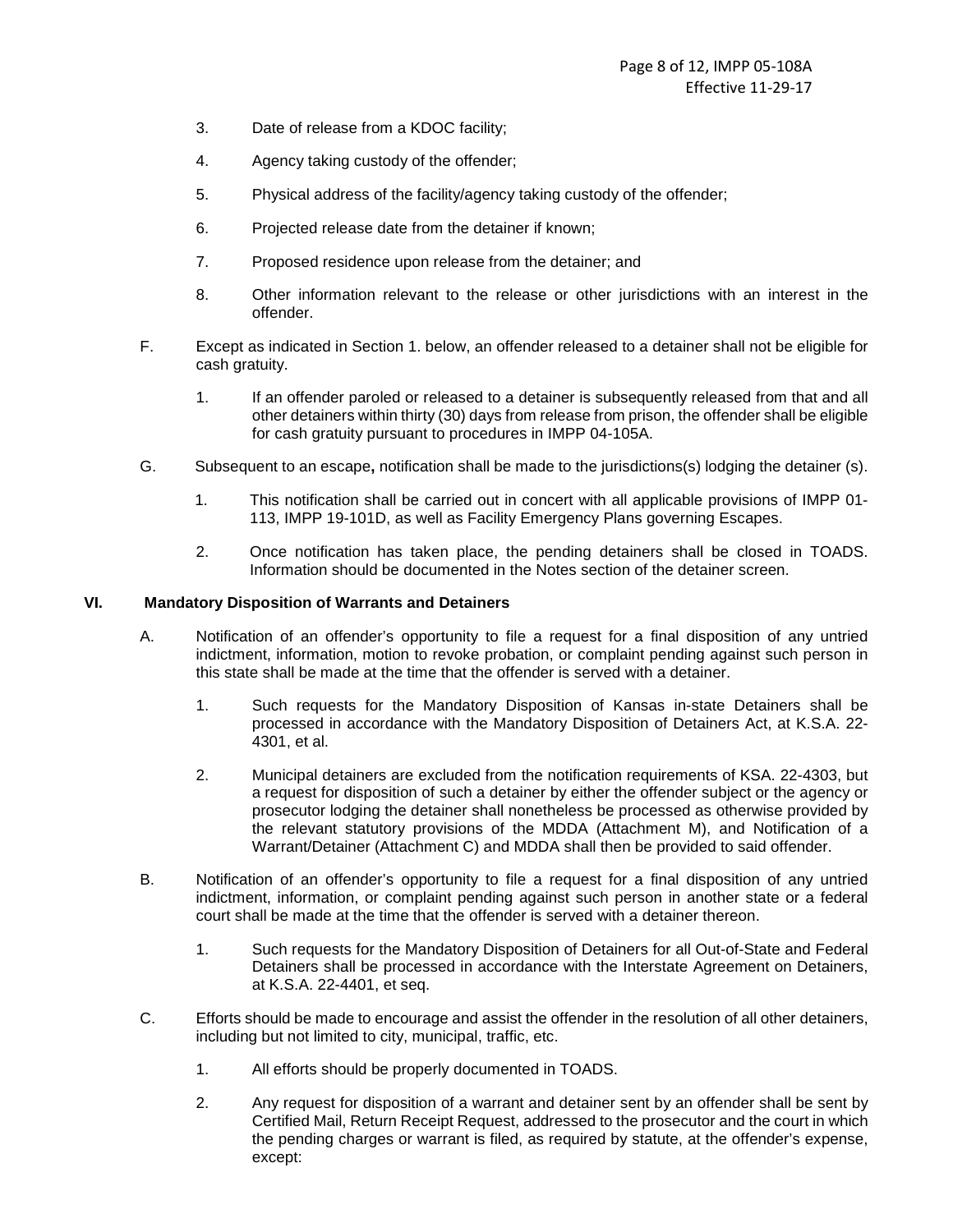- a. When an offender is indigent as defined by KDOC policy IMPP 12-127.
- b. If the unit team counselor identifies a significant reason to advance a case plan in consideration of the full financial picture of the offender, where resolution will be consistent with public safety and the offender's reentry and reintegration into society, the Classification Administrator can approve an exception, and the facility can pay the cost.
- D. In the event that the request for disposition was filed and the timeframes have expired with no response from the agency receiving the request, the facility detainer clerk will forward, by US mail, a request for Order Cancelling State Detainer (Attachment I), which requests review and consideration of possible dismissal of the information and arrest warrant.
	- 1. Unless and until an order canceling the detainer, or a written notice or request to withdraw or cancel the detainer by the prosecutor or agency lodging the detainer is received, the detainer shall remain active and shall be treated accordingly.

### **VII. Issuing KDOC Notices**

- A. Holds
	- 1. In those instances in which an individual in the custody of the Secretary of Corrections is released to court or another jurisdiction and that individual owes time remaining on the prison part of his or her sentence, a KDOC hold shall be placed on the offender using the following:
		- a. A letter to the holding agency that includes the offender's name, KDOC number, the name of the facility requesting the KDOC hold, and any other active cases (Attachment J); and
		- b. Indication of the request for a KDOC holds on the Body Receipt to the effect that "the facility records department shall be notified prior to the offender's release".
- B. Notifications
	- 1. In those cases when only a notification is required in order to assume/resume supervision, a letter advising the receiving jurisdiction to notify the KDOC upon the offender's release from custody shall be sent to the holding agency.

# **VIII. Issuing KDOC Notices on Sexually Violent Offenders**

- A. Upon receiving notification from the Attorney General's office that a petition will be filed on an offender under the provisions of the Sex Predator Commitment Act the Administrator or designee shall notify the classification administrator or designee at the facility housing the offender, by email.
- B. The classification administrator or designee shall forward the notification to the facility detainer clerk or designee.

#### **IX. In Absentia Cases**

- A. Except as provided in Section F below, upon notification that there may be an offender sentenced to the Secretary of Corrections who is serving a concurrent or consecutive sentence in another state or in a Federal prison, the Corrections Counselor II assigned to the Centralized Sentence Computation Unit shall:
	- 1. Confirm the information;
	- 2. Request two copies of Certified Journal Order of Sentencing and supporting documentation from the appropriate Clerk of Court;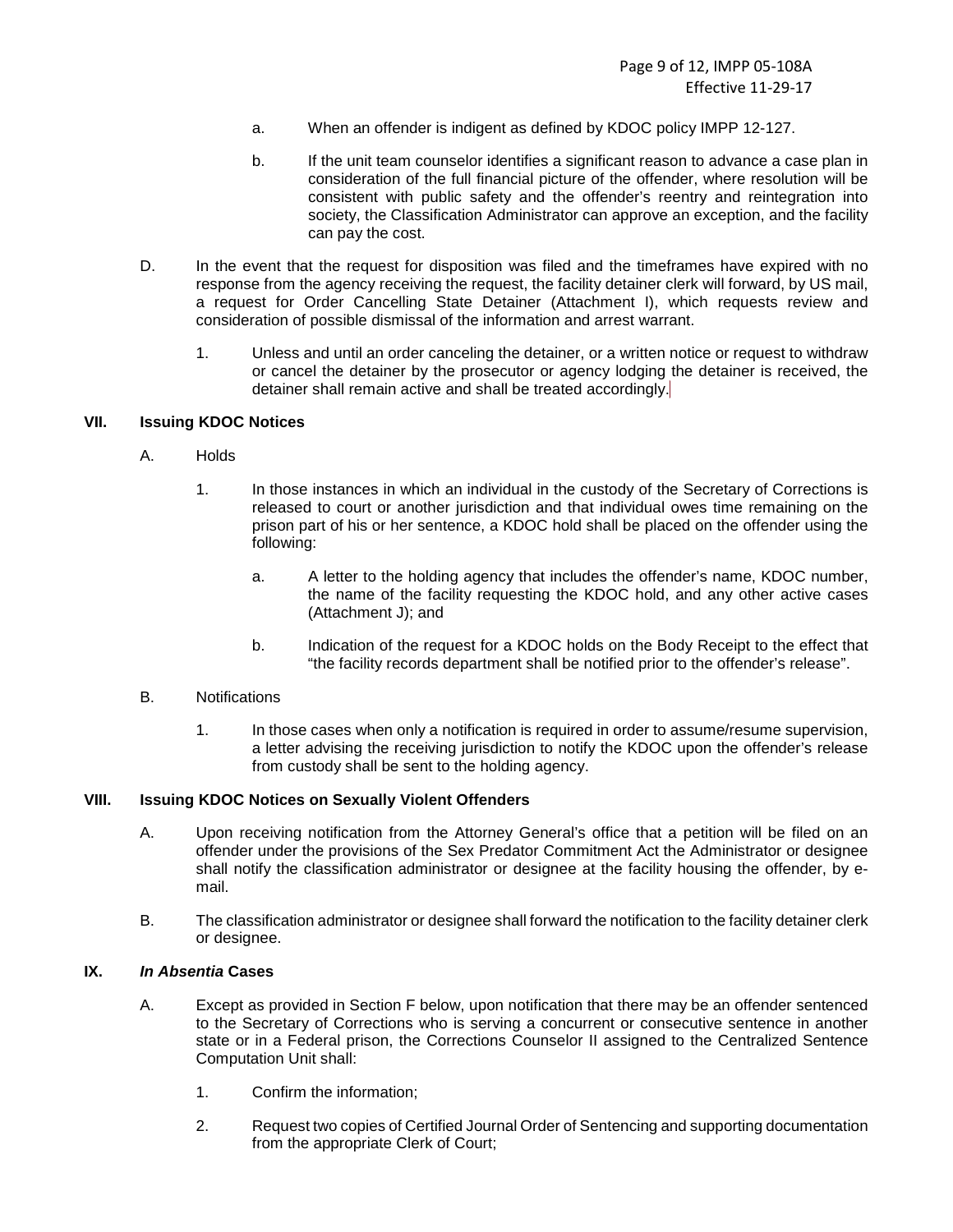- 3. Confirm the current location of the offender and his or her registration number;
- 4. Request the projected release dates from the jurisdiction in which the offender is being housed;
- 5. Enter sentencing data from the Journal Entry of Sentencing and create the necessary OMIS records;
- 6. Create and compute the Good Time Log (concurrent sentences only); and,
- 7. Establish an in absentia file.
- B. At the time the OMIS records are established, the CCII assigned to the Centralized Sentence Computation Unit or designee shall:
	- 1. Ensure that the consecutive sentence "Release Notification" (Attachment K) or the concurrent sentence "Detainer Notice Letter" (Attachment L) is mailed to the jurisdiction in which the *in absentia* offender is being housed.
		- a. The notice shall be sent certified mail, return receipt requested; or
		- b. Sent via electronic mail with confirmation requested.
	- 2. No less than twenty (20) days prior to release on the Kansas sentence:
		- a. Secure the number of the offender and the latest date of release on the Kansas sentence and verify that the offender is still in custody;
		- b. Request the Kansas Parole Board to issue a release certificate.
	- 3. No less than fifteen (15) days prior to release:
		- a. Forward the release certificate and materials to the jurisdiction in which the offender is in custody.
			- (1) Include a cover letter stating the date that the offender will satisfy the prison portion of his or her Kansas sentence, and advising the officials of the confinement jurisdiction that the department has issued a "Notification Request" (Attachment K) from the Kansas Department of Corrections Interstate Compact Coordinator or designee.
		- b. Via e-mail, advise the Department's Deputy Compact Administrator or designee for Parole the name, location and registration number of the offender.
	- 4. Conduct an annual review of the status of all in absentia offenders.
- C. The Deputy Compact Administrator or designee for Parole shall submit to the Kansas Parole Board, not more than thirty (30) days prior to the date of the scheduled discharge on the Kansas sentence, a request for the issuance of a Certificate of Discharge.
- D. The CCII assigned to the Centralized Sentence Computation Unit or designee shall notify the KDOC Transportation Coordinator to schedule for admission and transfer of in absentia offenders scheduled for release from another state that still have time remaining on the prison portion of their Kansas sentence.
- E. The Deputy Compact Administrator or designee for Parole shall track the supervision of in absentia offenders released from another state that have served the prison portion of their Kansas sentence.
- F. Upon notification that there may be an offender sentenced to the Secretary of Corrections who is serving a concurrent sentence in another state or in a Federal prison who has reached the latest release date on the prison portion of the Kansas sentence, the Corrections Counselor II assigned to the Centralized Sentence Computation Unit or designee shall: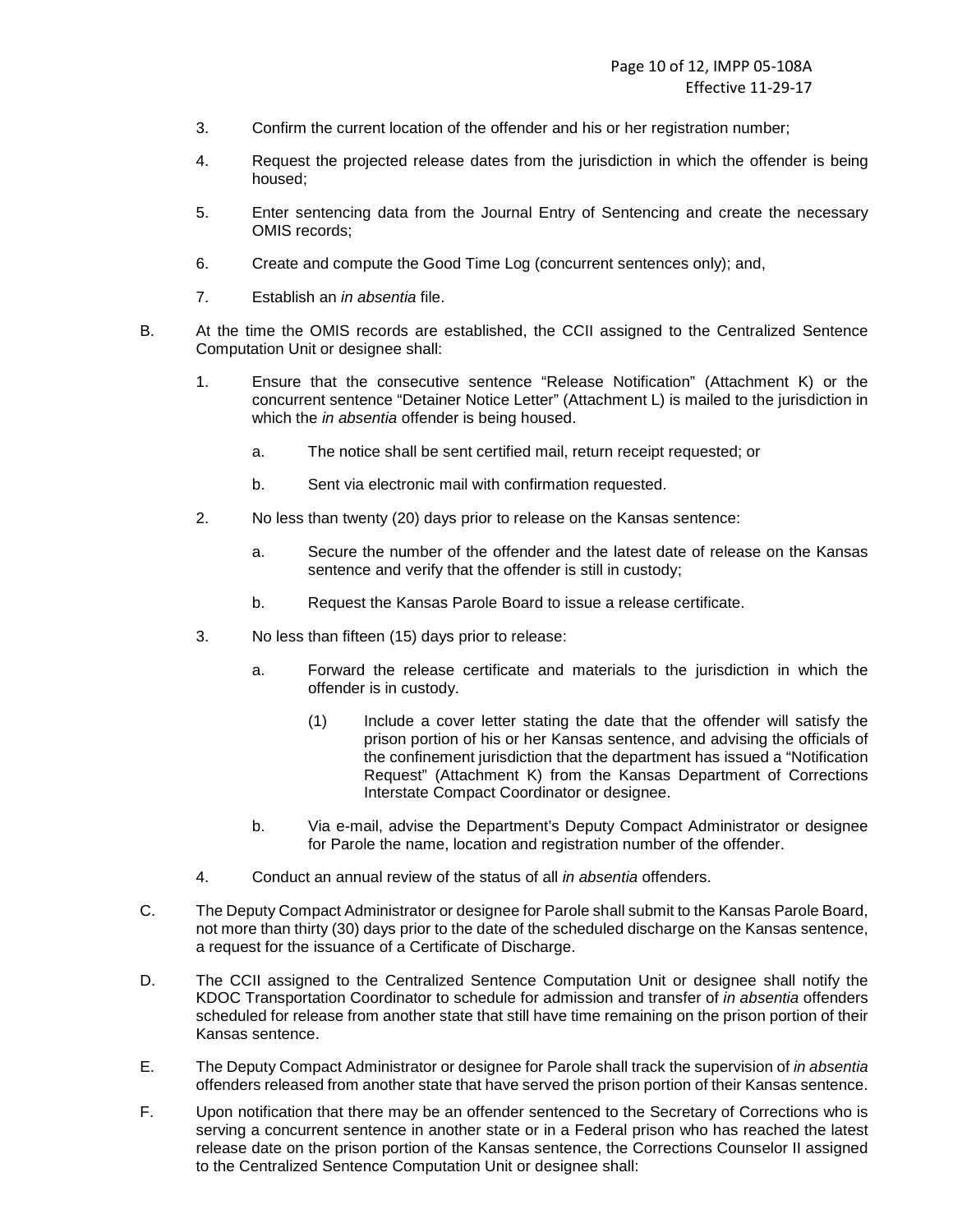- 1. Create an in absentia record;
- 2. Request a release Certificate of Release from the Kansas Parole Board; and
- 3. Complete procedures outlined in Section B3 above.

# **X. Immigration & Customs Enforcement (ICE) Detainers**

- A. Identification, Reporting, and Tracking of Foreign-Born Offenders
	- 1. Upon intake into any KDOC facility, all offenders shall be screened in regard to nationality, and the completed inmate data summary sheet of any foreign-born subject shall be immediately faxed to that facility's designated ICE office for review, investigation, and disposition as concerns the matter of detainer status for that subject as determined by ICE.
		- a. Screening shall consist of review of documentation concerning nationality or citizenship, including but not limited to passports, visas, work permits, etc., if any, and a personal interview of the subject offender.
		- b. When fingerprinting intake offenders, KDOC staff shall run an additional copy of the fingerprint cards, and shall maintain these at the facility for pick-up by staff of the facility's designated ICE office.
		- c. Facility staff shall notify appropriate ICE office staff by Email and/or FAX as to the identity of the offender or offender's fingerprinted, and of the availability of the fingerprint cards.
- B. KDOC facility and community supervision staff shall thereafter make timely inquiry to ICE as to detainer status of any such offender, as needed for purposes of programming, facility and housing assignment, and other matters of offender management, as well as release planning.

### **XI. Collaborative Activities Between KDOC and ICE Staff**

- A. Upon verification of employment and authorization to engage in immigration law enforcement activities, ICE officers shall be allowed access to Private KASPER in order to facilitate their ability to more readily identify illegal immigrants in Departmental custody.
- B. ICE officers and legal counsel, as well as federal immigration judges and their staff, shall be permitted to utilize video teleconferencing capabilities in KDOC facilities, and to also visit facilities upon prior arrangement in order to conduct deportation hearings, and/or to obtain a signed deportation waiver.
- C. Cooperative efforts between KDOC staff, ICE officers, and the federal judiciary shall be directed toward developing a realistic plan for the disposition of outstanding detainers on foreign-born nationals in KDOC custody.
	- 1. As deportation is no longer the norm for offender's facing ICE detainers, the issuance of a "No Plans" community placement document for offenders releasing to an ICE detainer shall no longer be the accepted practice.
	- 2. Facility personnel, in cooperation with appropriate field services staff shall, in all cases where deportation has not been assured, prepare secondary plans for the offender's reentry to the community.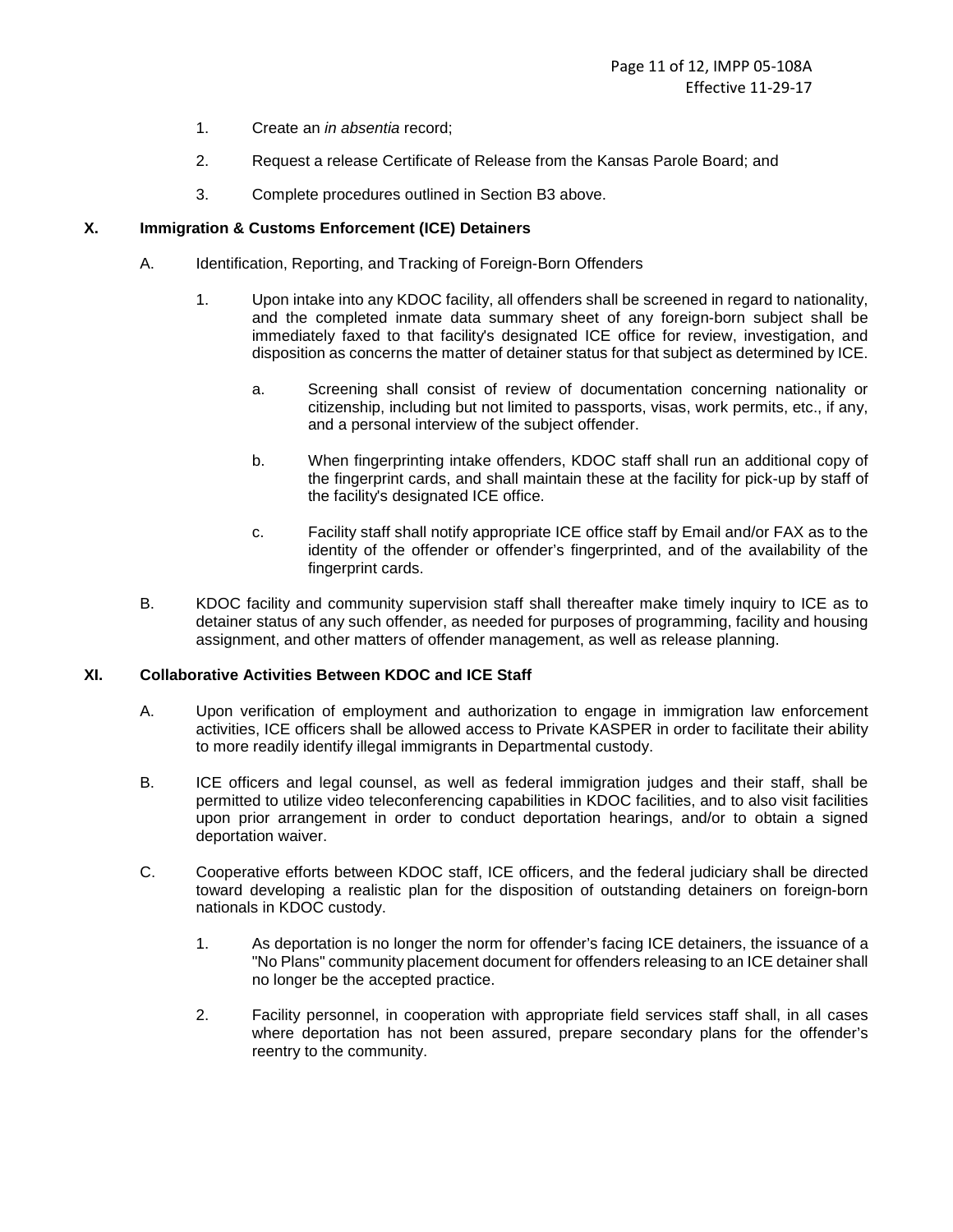Page 12 of 12, IMPP 05-108A Effective 11-29-17

**NOTE:** The policy and procedures set forth herein are intended to establish directives and guidelines for staff and offenders and those entities who are contractually bound to adhere to them. They are not intended to establish State created liberty interests for employees or offenders, or an independent duty owed by the Department of Corrections to employees, offenders, or third parties. Similarly, those references to the standards of various accrediting entities as may be contained within this document are included solely to manifest the commonality of purpose and direction as shared by the content of the document and the content of the referenced standards. Any such references within this document neither imply accredited status by a departmental facility or organizational unit, nor indicate compliance with the standards so cited. The policy and procedures contained within this document are intended to be compliant with all applicable statutes and/or regulatory requirements of the Federal Government and the state of Kansas. This policy and procedure is not intended to establish or create new constitutional rights or to enlarge or expand upon existing constitutional rights or duties.

# **REPORTS REQUIRED**

None

### **REFERENCES**

K.S.A. 22-4301; K.S.A. 22-4401; K.S.A. 22-4605 IMPP 01-113; 04-105A; 11-102; 12-127; 19-101D

# **ATTACHMENTS**

| <b>Attachment</b> | <b>Title of Attachment</b>                              | <b>Page Total</b> |
|-------------------|---------------------------------------------------------|-------------------|
| Α                 | Offender History Interview Guide                        | 2 Page(s)         |
| B                 | Jurisdictional Warrant and Detainer Inquiry             | 1 Page(s)         |
| C                 | Notification of a Warrant and Detainer                  | 1 Page(s)         |
| D                 | Inquiry for Warrants and Detainers (Release Planning)   | 1 Page(s)         |
| Е                 | Inquiry for Warrants and Detainers (2-Week Pre-Release) | 1 Page(s)         |
| F                 | <b>Withdrawal &amp; Cancellation Notice</b>             | 1 Page(s)         |
| G                 | Detainer Action Letter                                  | 1 Page(s)         |
| н                 | Offender Clearance Form                                 | 1 Page(s)         |
|                   | Request for Order Cancelling State Detainer             | 1 Page(s)         |
|                   | Detainer [KDOC Hold]                                    | 1 Page(s)         |
| Κ                 | <b>Release Notification</b>                             | 1 Page(s)         |
|                   | <b>Notification Request</b>                             | 1 Page(s)         |
| M                 | Mandatory Disposition of Detainers Act (MDDA)           | 1 Page(s)         |
| N                 | State of Kansas Agreement on Detainers Form I           | 1 Page(s)         |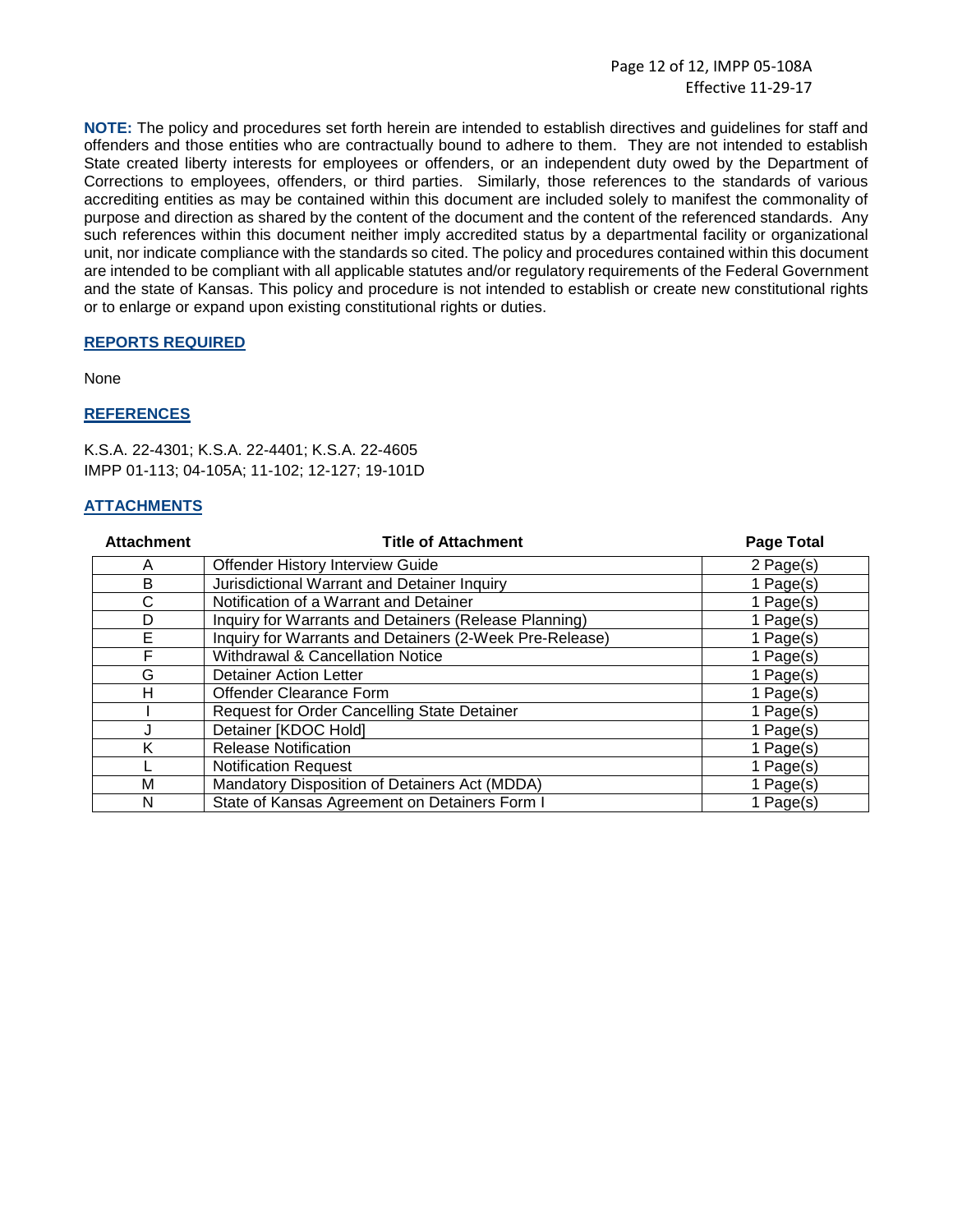# **Kansas Department of Corrections Offender History Interview Guide**

**As a part of our ongoing process to improve your opportunities for success upon release from the Kansas Department of Corrections (KDOC) we are collecting the following information. This will help you and KDOC staff identify resources that may be available to assist you as well as possible barriers to your release. If barriers such as warrants or detainers are identified we will assist you in contacting those jurisdictions and in developing a plan to resolve the detainer so that you will be able to develop a release plan that offers you the best opportunity for success.** 

| --- - -<br>Name<br>---- | . .<br>$\boldsymbol{\mathfrak{a}}\boldsymbol{\mathfrak{v}}$ |
|-------------------------|-------------------------------------------------------------|
|-------------------------|-------------------------------------------------------------|

**Where did you live at time of your arrest on current charges?** 

| <b>Street</b> | $\gamma_{\rm itv}$<br>UR) | <b>State</b> | Zip code |
|---------------|---------------------------|--------------|----------|
|               |                           |              |          |

**What did you consider your home address at time of admission to the Kansas Department of Corrections?** 

Street City City State Zip code

**For the ten (10) years prior to this incarceration please list the addresses where you lived. If you do not recall the complete address, please indicate city and state.** 

| Street        | City | <b>State</b> | Zip code |
|---------------|------|--------------|----------|
|               |      |              |          |
| <b>Street</b> | City | <b>State</b> | Zip code |
|               |      |              |          |
| Street        | City | <b>State</b> | Zip code |
|               |      |              |          |
| Street        | City | <b>State</b> | Zip code |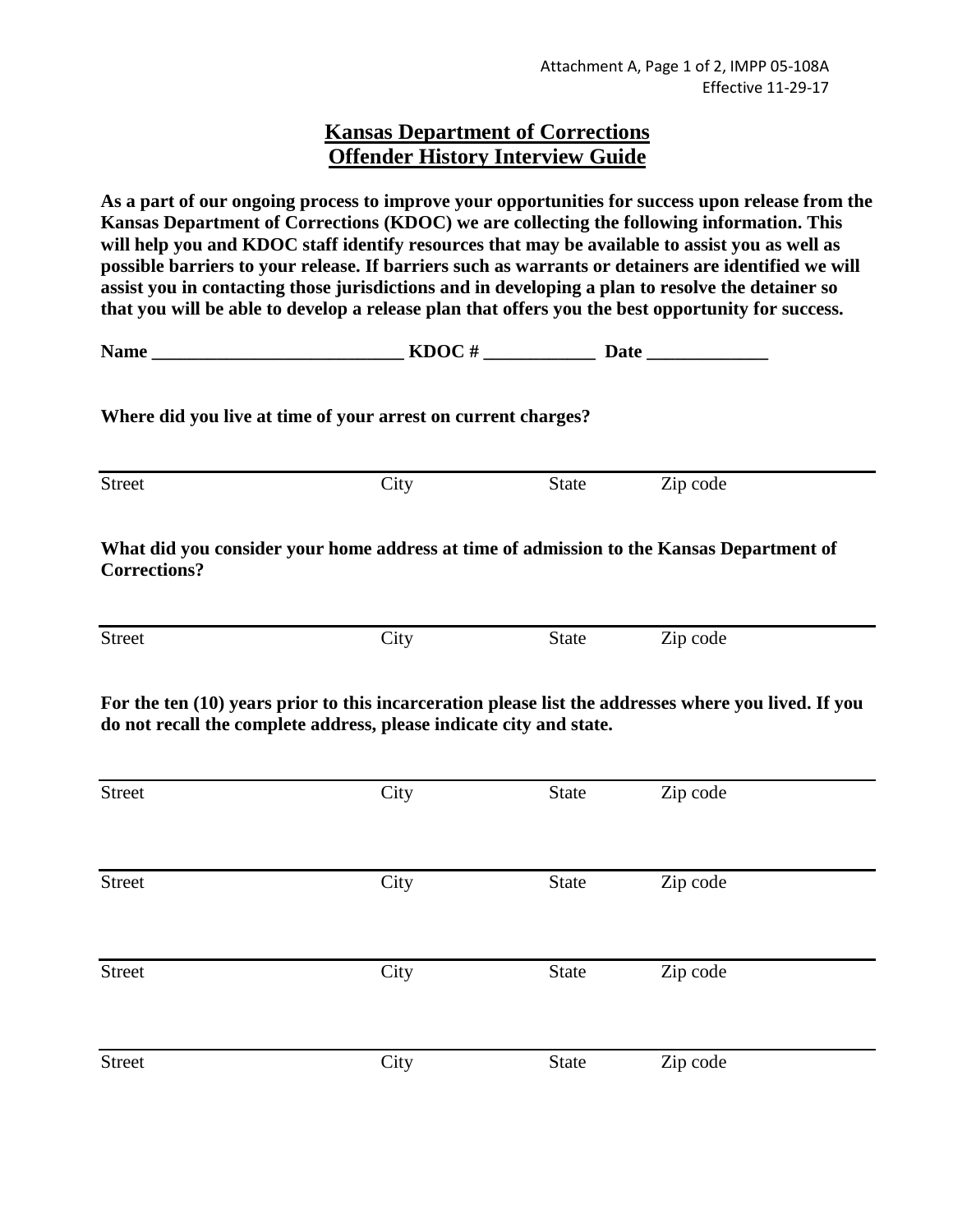| <b>Street</b> | City | <b>State</b> | Zip code |
|---------------|------|--------------|----------|
| <b>Street</b> | City | <b>State</b> | Zip code |

**Reflecting back over the last 10 year period please list those Cities and States in which you have traveled and have had Law Enforcement contact in which you** *may* **still have pending traffic charges, unpaid ticket(s) or fines and court costs owing.** 

**Are you aware of any law enforcement agency that may be investigating you on any further charges or any jurisdiction that may be holding charges on you that have not been filed yet? If so – please list**: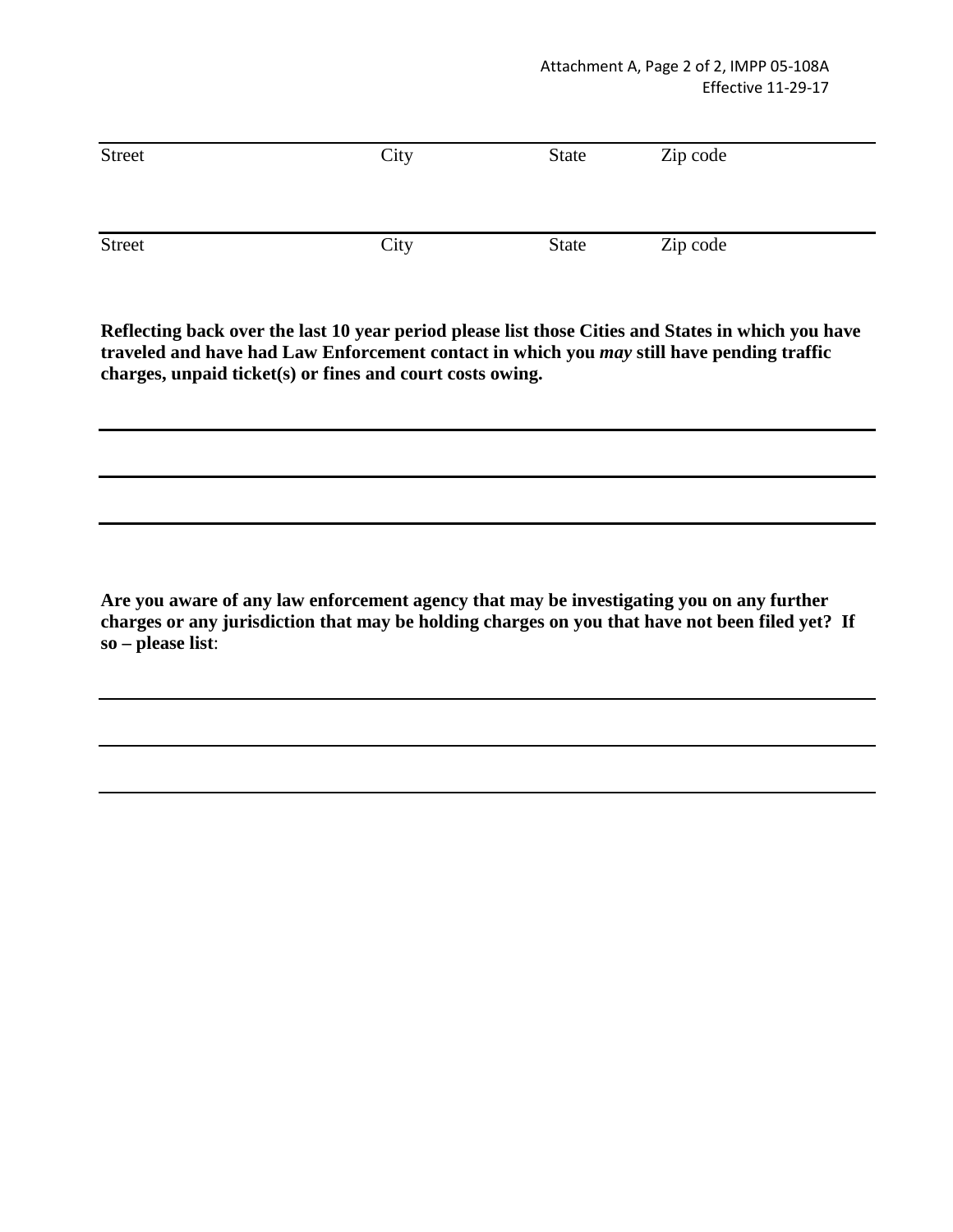

Phone: (785) 296-3317 Fax: (785) 296-0014 Email: kdocpub@ks.gov www.doc.ks.gov

714 SW Jackson, Suite 300 Topeka, KS 66603

Joe Norwood, Secretary Sam Brownback, Governor

# **Jurisdictional Warrant and Detainer Inquiry**

| To:               |                                                                                                                                                                                                                                |           | Date: $//$ |
|-------------------|--------------------------------------------------------------------------------------------------------------------------------------------------------------------------------------------------------------------------------|-----------|------------|
| (Address)         |                                                                                                                                                                                                                                |           |            |
|                   |                                                                                                                                                                                                                                | $KDOC \#$ |            |
| DOB: / / SSN: - - |                                                                                                                                                                                                                                |           |            |
|                   | Known Alias: And Alias: Alian Alias and Alias and Alias and Alias and Alias and Alias and Alias and Alias and Alias and Alias and Alias and Alias and Alias and Alias and Alias and Alias and Alias and Alias and Alias and Al |           |            |
| Attn:             |                                                                                                                                                                                                                                |           |            |

I am currently incarcerated in a Kansas Department of Corrections Facility. Prior to my incarceration, I had contact with Law Enforcement Officers in your area. I am uncertain if there are any wants or warrants for me with your agency or surrounding jurisdictions.

I am requesting notification from your agency of any outstanding wants or warrants you may have for me at this time.

To address risk factors that may lead to future criminal behavior, the Kansas Department of Corrections needs to establish a case plan that includes reentry services. Warrants that are identified early in the incarceration can be addressed as part of my case plan. Restitution and/or court costs payment plans can be developed to satisfy those issues related to detainers prior to my release.

Detainers that will require me to serve a sentence in a local jurisdiction can also be addressed or included in the case plan. The KDOC can help me develop a release plan prior to transfer to the local jurisdiction that includes appropriate housing, transportation, and employment. Plans that include these three factors contribute to public safety by reducing the likelihood of criminal behavior.

Your assistance with this process will help your agencies, the Kansas Department of Corrections, your community and myself, work together for the common goal of safer communities,

Please provide the status of any want or warrant and/or any pending charges to me through the following KDOC Detainer Clerk:

Name Facility Address City, Kansas Zip Code

Thank you for your time and attention in this matter.

Signed:\_\_\_\_\_\_\_\_\_\_\_\_\_\_\_\_\_\_\_\_\_\_\_\_\_\_\_\_\_\_\_\_\_\_\_\_\_ Staff Reviewer:\_\_\_\_\_\_\_\_\_\_\_\_\_\_\_\_\_\_\_\_\_\_\_\_\_\_\_\_\_\_\_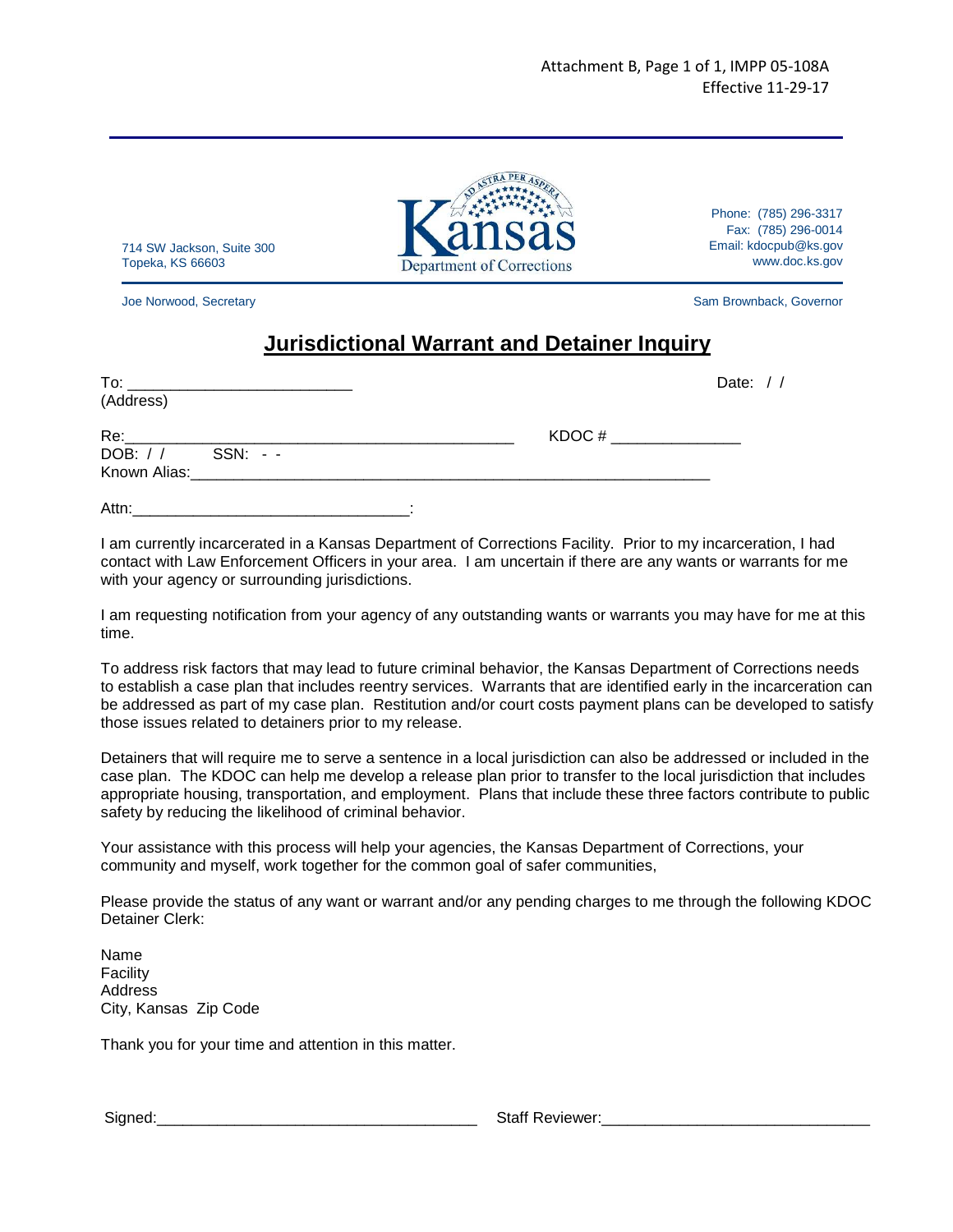# **KANSAS DEPARTMENT OF CORRECTIONS**

# **Notification of a Warrant and Detainer**

| DATE: | <u> 1989 - Johann Barbara, martxa amerikan per</u>  |  |
|-------|-----------------------------------------------------|--|
| NAME: | KDOC NUMBER: _________________                      |  |
|       | <b>HOLD ORDER REQUESTED FROM:</b>                   |  |
|       | <b>County/Sheriff Name</b>                          |  |
|       | Address                                             |  |
|       | Warrant/Case Number                                 |  |
|       | Crime/Violation                                     |  |
|       | <b>FELONY</b>                                       |  |
|       | <b>MISDEMEANOR</b>                                  |  |
|       | NOTIFICATION ONLY                                   |  |
|       | JUDGMENT (Journal entry or order of sentencing)     |  |
|       | SEXUALLY VIOLENT PREDATOR CIVIL COMMITMENT DETAINER |  |
|       | UNITED STATES MARSHAL'S SERVICE                     |  |
|       | UNITED STATES IMMIGRATION AND CUSTOMS ENFORCEMENT   |  |
|       |                                                     |  |

Inmate's Signature and Number Acknowledging Receipt Signature of Staff as Witness/Date

Any person who is imprisoned in a penal or correctional institution of this state may request final disposition of any untried indictment, information, motion to revoke probation, or complaint pending against such person in this state. The request shall be in writing, addressed to the court in which the indictment, information, motion to revoke probation, or complaint is pending and to the county attorney charged with the duty of prosecuting it, and shall set forth the place of imprisonment, pursuant to KSA 22-4301.

You also have the right to request disposition of any untried criminal indictment, information or complaint filed against you in any other state or with a Federal Court, pursuant to KSA 22-4401, et seq..

Distribution: Unit Team **Offender** Originating Authority L-4 Imaging(Master File)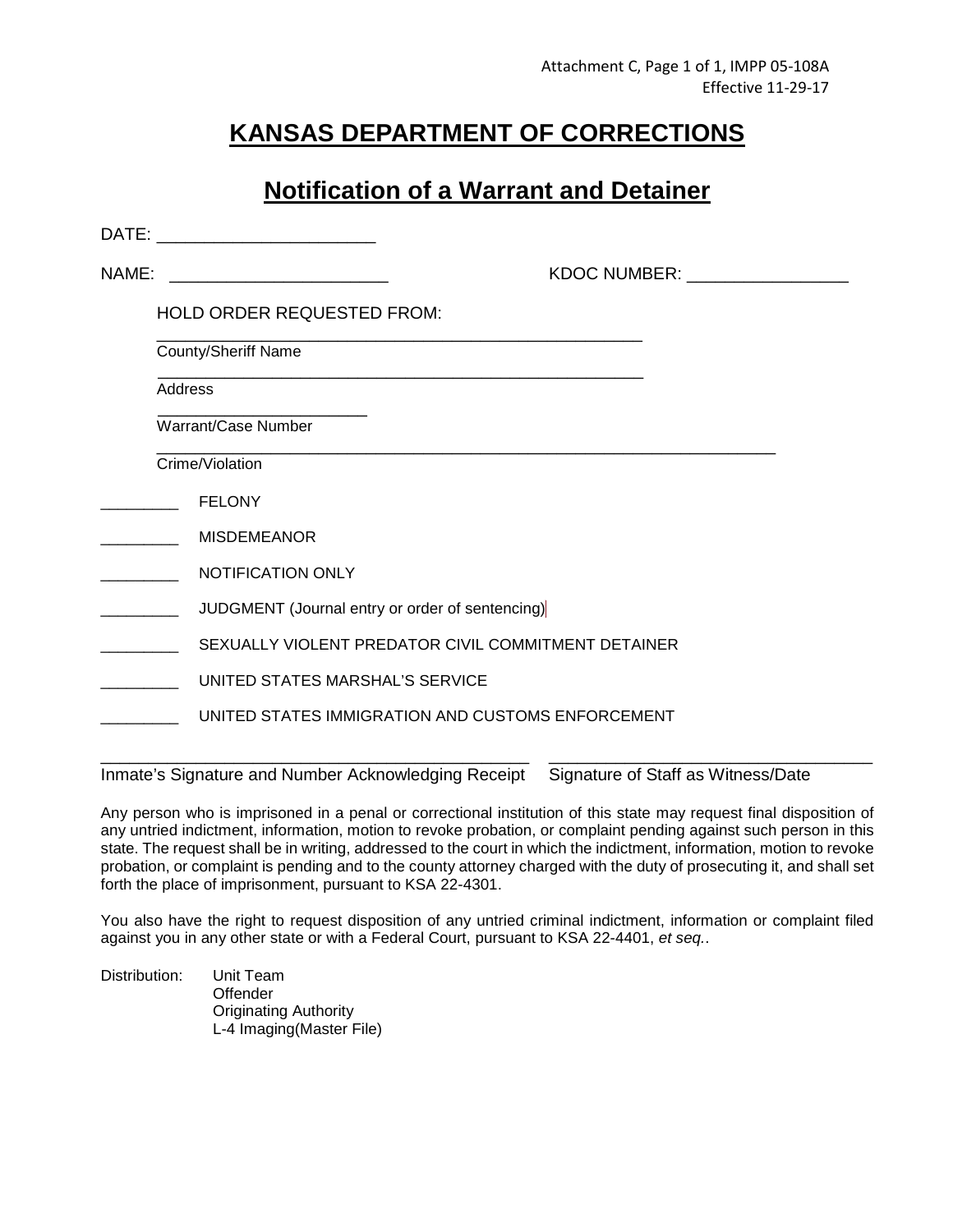# **Inquiry for Warrants and Detainers (Release Planning)**

The Kansas Department of Corrections is in the release planning phase with the following offender [s]. Part of release planning is identifying and resolving barriers that directly affect the plan and the successful reintegration into our communities. Please advise this facility immediately whether your agency has any warrants/wants or detainers for this [these] offender[s] by contacting \_\_\_\_\_\_\_\_\_\_\_\_\_\_\_\_\_\_\_\_\_\_\_\_ at the \_\_\_\_\_\_\_\_\_\_\_\_\_\_\_\_\_\_\_\_\_\_ Correctional Facility, telephone number \_\_\_\_\_\_\_\_\_\_\_\_\_\_\_\_\_\_. Warrants/wants and detainers may also be FAXED to \_\_\_\_\_\_\_\_\_\_\_\_\_\_\_\_\_\_\_\_.

| KS. Bureau of Inv. No. _______________________Sex: ________Race: ___________Date of Birth: _______________ |  |  |
|------------------------------------------------------------------------------------------------------------|--|--|
| Social Security No.                                                                                        |  |  |
|                                                                                                            |  |  |
|                                                                                                            |  |  |
| Social Security No.                                                                                        |  |  |
|                                                                                                            |  |  |
|                                                                                                            |  |  |
| KS. Bureau of Inv. No. _______________________ Sex: _______ Race: ________ Date of Birth: _______________  |  |  |
| Social Security No.                                                                                        |  |  |
|                                                                                                            |  |  |
|                                                                                                            |  |  |
| Social Security No.                                                                                        |  |  |
|                                                                                                            |  |  |
|                                                                                                            |  |  |
| KS. Bureau of Inv. No. _______________________Sex: ________Race: ____________Date of Birth: ______________ |  |  |
| Social Security No.                                                                                        |  |  |
|                                                                                                            |  |  |
|                                                                                                            |  |  |
| Databases queried:                                                                                         |  |  |
|                                                                                                            |  |  |
| <b>NCIC Wanted File:</b><br>Date queried ______________________                                            |  |  |
| NCIC Triple I:<br>Date queried ____________________                                                        |  |  |
| KCJIS ALLL:<br>Date queried ___________________                                                            |  |  |
| KS Wanted File:<br>Date queried ___________________                                                        |  |  |
| <b>NLETS ALLL:</b>                                                                                         |  |  |
| Missouri<br>Date queried _____________________                                                             |  |  |
| Colorado<br>Date queried ___________________                                                               |  |  |
| Nebraska<br>Date queried ____________________<br>Oklahoma<br>Date queried ___________________              |  |  |
|                                                                                                            |  |  |
| Others: _________________________ Date queried _________________________________                           |  |  |
| _____ Date queried ____________                                                                            |  |  |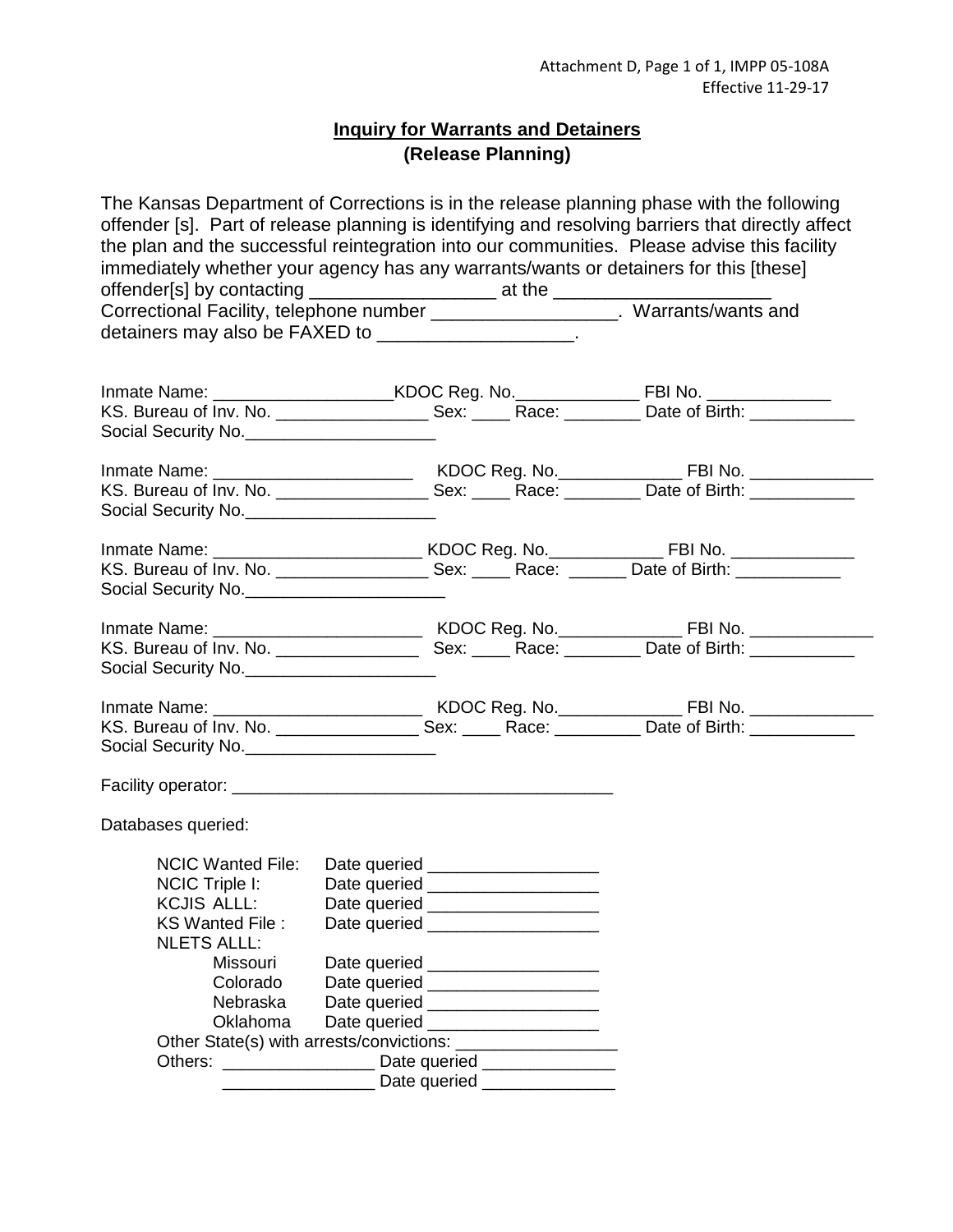# **Inquiry for Warrants and Detainers (2-Week Pre-Release)**

| The Kansas Department of Corrections will be releasing the following offender(s). Please<br>advise this facility immediately, but in no case later than two weeks prior to the scheduled<br>release date as to whether your agency has any warrants/wants or detainers for this [these]<br>offender[s] by contacting _________________________ at the _____________________ |                                     |                              |  |
|-----------------------------------------------------------------------------------------------------------------------------------------------------------------------------------------------------------------------------------------------------------------------------------------------------------------------------------------------------------------------------|-------------------------------------|------------------------------|--|
| Correctional Facility, telephone number ____________________. Warrants/wants and                                                                                                                                                                                                                                                                                            |                                     |                              |  |
| detainers may also be FAXED to _____________________.                                                                                                                                                                                                                                                                                                                       |                                     |                              |  |
|                                                                                                                                                                                                                                                                                                                                                                             |                                     |                              |  |
|                                                                                                                                                                                                                                                                                                                                                                             |                                     |                              |  |
| Social Security No. _____________________________ Date of Scheduled release: _______________________                                                                                                                                                                                                                                                                        |                                     |                              |  |
|                                                                                                                                                                                                                                                                                                                                                                             |                                     |                              |  |
| KS. Bureau of Inv. No. ________________________Sex: ________Race: __________ Date of Birth: ______________                                                                                                                                                                                                                                                                  |                                     |                              |  |
| Social Security No. ____________________________ Date of Scheduled release: _______________________                                                                                                                                                                                                                                                                         |                                     |                              |  |
|                                                                                                                                                                                                                                                                                                                                                                             |                                     |                              |  |
| KS. Bureau of Inv. No. ________________________ Sex: ________ Race: ________ Date of Birth: ______________                                                                                                                                                                                                                                                                  |                                     |                              |  |
| Social Security No. _______________________________ Date of Scheduled release: ____________________                                                                                                                                                                                                                                                                         |                                     |                              |  |
|                                                                                                                                                                                                                                                                                                                                                                             |                                     |                              |  |
|                                                                                                                                                                                                                                                                                                                                                                             |                                     |                              |  |
| Social Security No. ______________________________Date of Scheduled release: _______________________                                                                                                                                                                                                                                                                        |                                     |                              |  |
|                                                                                                                                                                                                                                                                                                                                                                             |                                     |                              |  |
| KS. Bureau of Inv. No. _______________________Sex: _______Race: ____________Date of Birth: _______________                                                                                                                                                                                                                                                                  |                                     |                              |  |
| Social Security No. __________________________ Date of Scheduled release: _________________________                                                                                                                                                                                                                                                                         |                                     |                              |  |
|                                                                                                                                                                                                                                                                                                                                                                             |                                     |                              |  |
| Databases queried:                                                                                                                                                                                                                                                                                                                                                          |                                     |                              |  |
| NCIC Wanted File: Date queried ___________________                                                                                                                                                                                                                                                                                                                          |                                     |                              |  |
| $NCIC$ Triple I:                                                                                                                                                                                                                                                                                                                                                            | Date queried ______________________ |                              |  |
| KCJIS ALLL:                                                                                                                                                                                                                                                                                                                                                                 | Date queried _____________________  |                              |  |
| KS Wanted File :                                                                                                                                                                                                                                                                                                                                                            | Date queried _____                  |                              |  |
| <b>NLETS ALLL:</b>                                                                                                                                                                                                                                                                                                                                                          |                                     |                              |  |
| Missouri                                                                                                                                                                                                                                                                                                                                                                    | Date queried ____________________   |                              |  |
| Colorado                                                                                                                                                                                                                                                                                                                                                                    | Date queried ____________________   |                              |  |
| Nebraska                                                                                                                                                                                                                                                                                                                                                                    | Date queried ______________________ |                              |  |
| Oklahoma                                                                                                                                                                                                                                                                                                                                                                    | Date queried ______________________ |                              |  |
| Others: _________________________ Date queried _________________________________                                                                                                                                                                                                                                                                                            |                                     |                              |  |
|                                                                                                                                                                                                                                                                                                                                                                             |                                     | Date queried _______________ |  |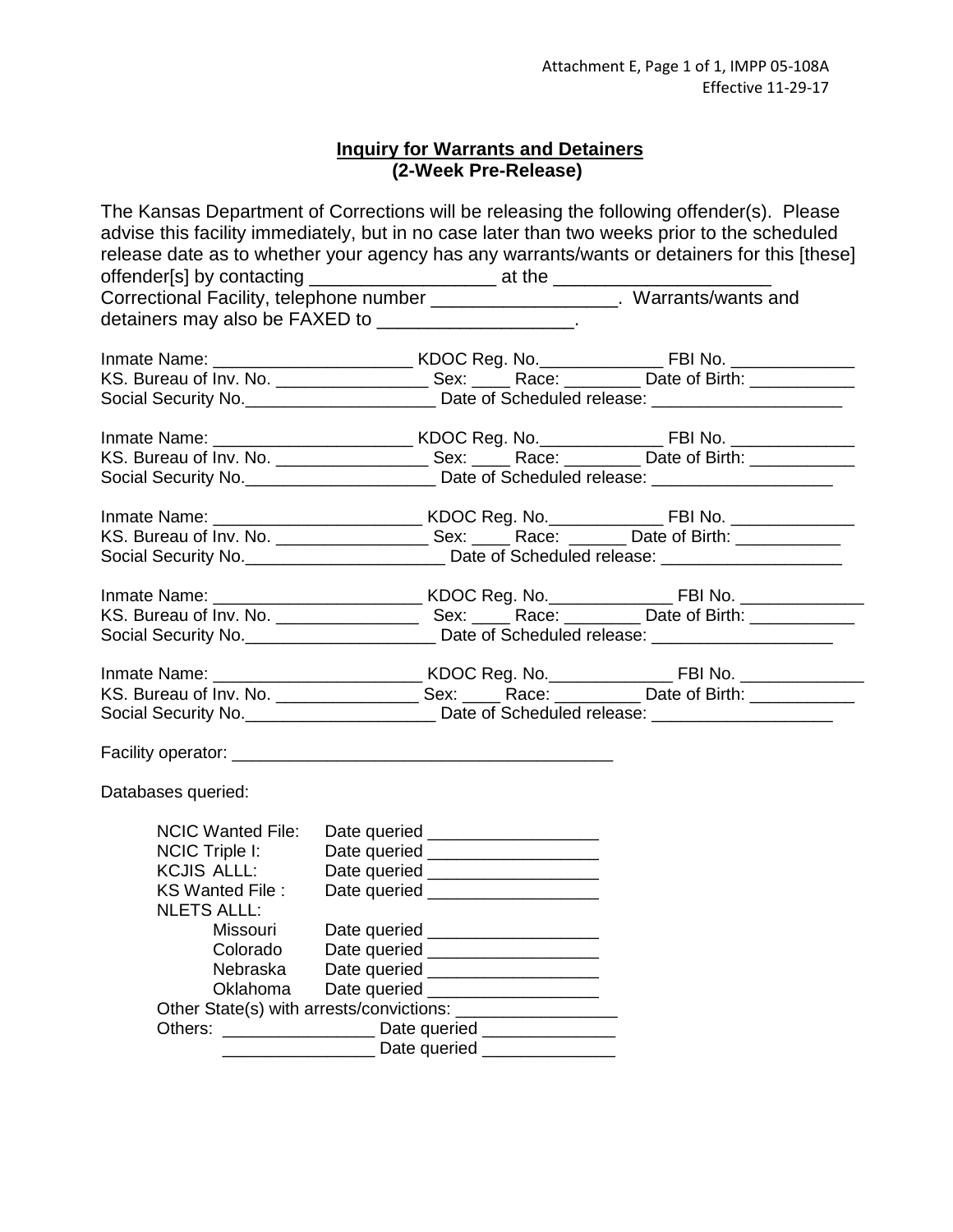# **Withdrawal and Cancellation Notice**

|                                | HOLD ORDER REQUESTED BY:                            |
|--------------------------------|-----------------------------------------------------|
|                                | County/Sheriff Name                                 |
| <b>Address</b>                 |                                                     |
|                                | Warrant/Case Number                                 |
| Crime/Violation                |                                                     |
|                                | <b>FELONY</b>                                       |
|                                | <b>MISDEMEANOR</b>                                  |
|                                | <b>NOTIFICATION ONLY</b>                            |
|                                | <b>JUDGMENT</b>                                     |
|                                | SEXUALLY VIOLENT PREDATOR CIVIL COMMITMENT DETAINER |
|                                | UNITED STATES MARSHAL'S SERVICE                     |
|                                | UNITED STATES IMMIGRATION AND CUSTOMS ENFORCEMENT   |
| <b>CANCELLATION DUE TO:</b>    |                                                     |
|                                |                                                     |
|                                |                                                     |
|                                |                                                     |
| <b>Records Staff Signature</b> |                                                     |
| Distribution:                  | Inmate                                              |

L-4 Imaging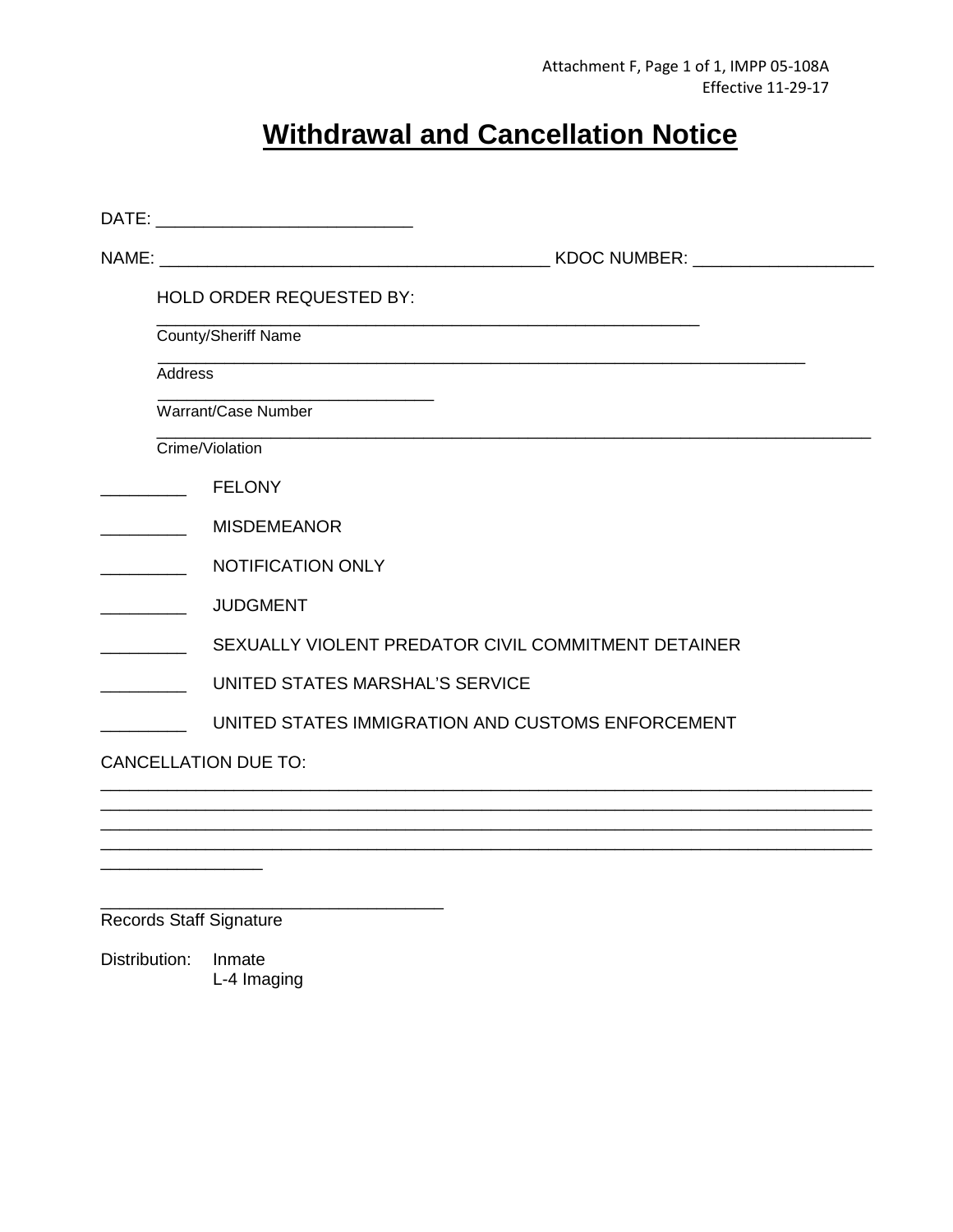# **DETAINER ACTION LETTER KANSAS DEPARTMENT OF CORRECTIONS**

To: (Jurisdiction)

| From: (Facility) |
|------------------|
| Telephone #      |
| Fax #            |

RE: Case/Docket # Inmate's Name KDOC # DOB/RACE/SEX Aliases: Other Identifiers:

The below checked paragraph relates to the above named offender:

- $\Box$  This office is in receipt of the following report:  $\Box$  This office is in receipt of the following report: please investigate this report and advise what disposition, if any, has been made of the case. If subject is wanted by your department and you wish a detainer placed, it will be necessary for you to forward a certified copy of your warrant to us along with a cover letter stating your desire to have it lodged as a detainer. If you have no further interest in the subject, please forward a letter indicating so.
- A detainer has been filed against this subject in your favor charging \_\_\_\_\_\_\_\_\_\_\_\_\_\_\_\_\_\_\_\_- LECTTLE Entertainment controlled for the settlement of the settlement of the settlement of the settlement of the settlement of the settlement of the settlement of the settlement of the settlement of the settlement of the s will notify you no later than thirty (30) days prior to actual release. To check on an offender's location/status, please check our KASPER website at www.doc.ks.gov.
- $\Box$  Enclosed is your detainer warrant. Your detainer against the above named has been removed in compliance with your request.
- $\Box$  Your detainer warrant has been removed on the basis of the attached  $\Box$ . Notify this office immediately if you do not concur with this action.

Request any known fine, court costs and restitution.

Other:

Respectfully,

 \_\_\_\_\_\_\_\_\_\_\_\_\_\_\_\_\_\_\_\_\_\_\_\_\_\_\_\_\_\_\_\_\_ (Name) (Position)

Original – Addressee, Copy – Imaging L-4, Copy – Offender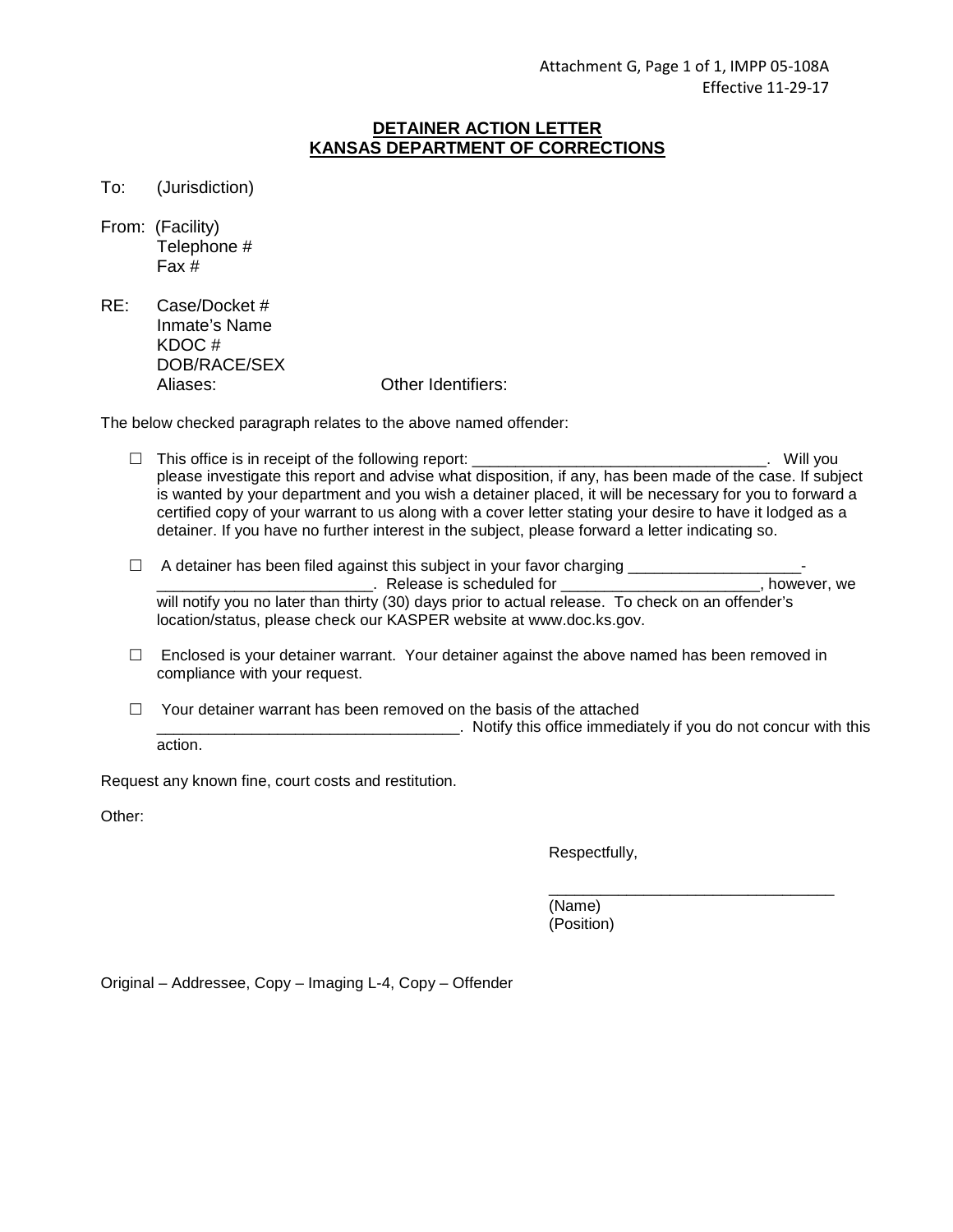Attachment H, Page 1 of 1, IMPP 05-108A Effective 11-29-17

# **OFFENDER CLEARANCE FORM**

|                                 |                                       | NAME: ________, _________ NUMBER: ________ CH: ______ CUSTODY: _______                                                                                                                                                                                                                                                                                                                                                                                                                                                                                                                                                   |                                  |  |
|---------------------------------|---------------------------------------|--------------------------------------------------------------------------------------------------------------------------------------------------------------------------------------------------------------------------------------------------------------------------------------------------------------------------------------------------------------------------------------------------------------------------------------------------------------------------------------------------------------------------------------------------------------------------------------------------------------------------|----------------------------------|--|
|                                 |                                       | Shall be released to the custody of the _______________________________ purpose                                                                                                                                                                                                                                                                                                                                                                                                                                                                                                                                          |                                  |  |
|                                 |                                       |                                                                                                                                                                                                                                                                                                                                                                                                                                                                                                                                                                                                                          |                                  |  |
|                                 | (current/consecutive) KDOC sentences) |                                                                                                                                                                                                                                                                                                                                                                                                                                                                                                                                                                                                                          |                                  |  |
|                                 |                                       |                                                                                                                                                                                                                                                                                                                                                                                                                                                                                                                                                                                                                          |                                  |  |
| detained for that jurisdiction. |                                       | If the offender is released from the custody of the Secretary of Corrections for less than all of the KDOC sentences<br>identified above, the offender must be detained and returned to the Department of Corrections. If there are no KDOC<br>sentences remaining, and there is a detainer(s) from another jurisdiction as identified above, the offender must be                                                                                                                                                                                                                                                       |                                  |  |
|                                 | <b>Records Clerk</b>                  |                                                                                                                                                                                                                                                                                                                                                                                                                                                                                                                                                                                                                          | Major/Deputy Warden - Operations |  |
|                                 |                                       |                                                                                                                                                                                                                                                                                                                                                                                                                                                                                                                                                                                                                          |                                  |  |
|                                 |                                       | <b>BODY RECEIPT</b>                                                                                                                                                                                                                                                                                                                                                                                                                                                                                                                                                                                                      |                                  |  |
| ATTACHED)                       |                                       | Received into my custody on this day ________ the above offender from the Warden at ____________CORRECTIONAL<br><b>FACILITY</b> and also received the sum of \$<br>personal funds of the above named offender because of the SACIII and helpwing<br>reasons: For release to court. The offender is to remain in the custody of the <b>SHERIFF OF</b> _________ at all times,<br>and is to be returned to the Department of Corrections or other jurisdiction as provided above upon completion of the<br>court proceedings. Please notify this facility of final disposition of this case if not returned. (ESCAPE FLYER |                                  |  |
|                                 |                                       |                                                                                                                                                                                                                                                                                                                                                                                                                                                                                                                                                                                                                          |                                  |  |

| iate |  |
|------|--|
|      |  |

**(This offender's custody may be impacted by his or her behavior while in your custody or by court actions that result in new charges or disposition of existing charges or convictions. Please advise KDOC staff of any inappropriate behavior by this individual while in your custody and/or any new charges or dispositions).**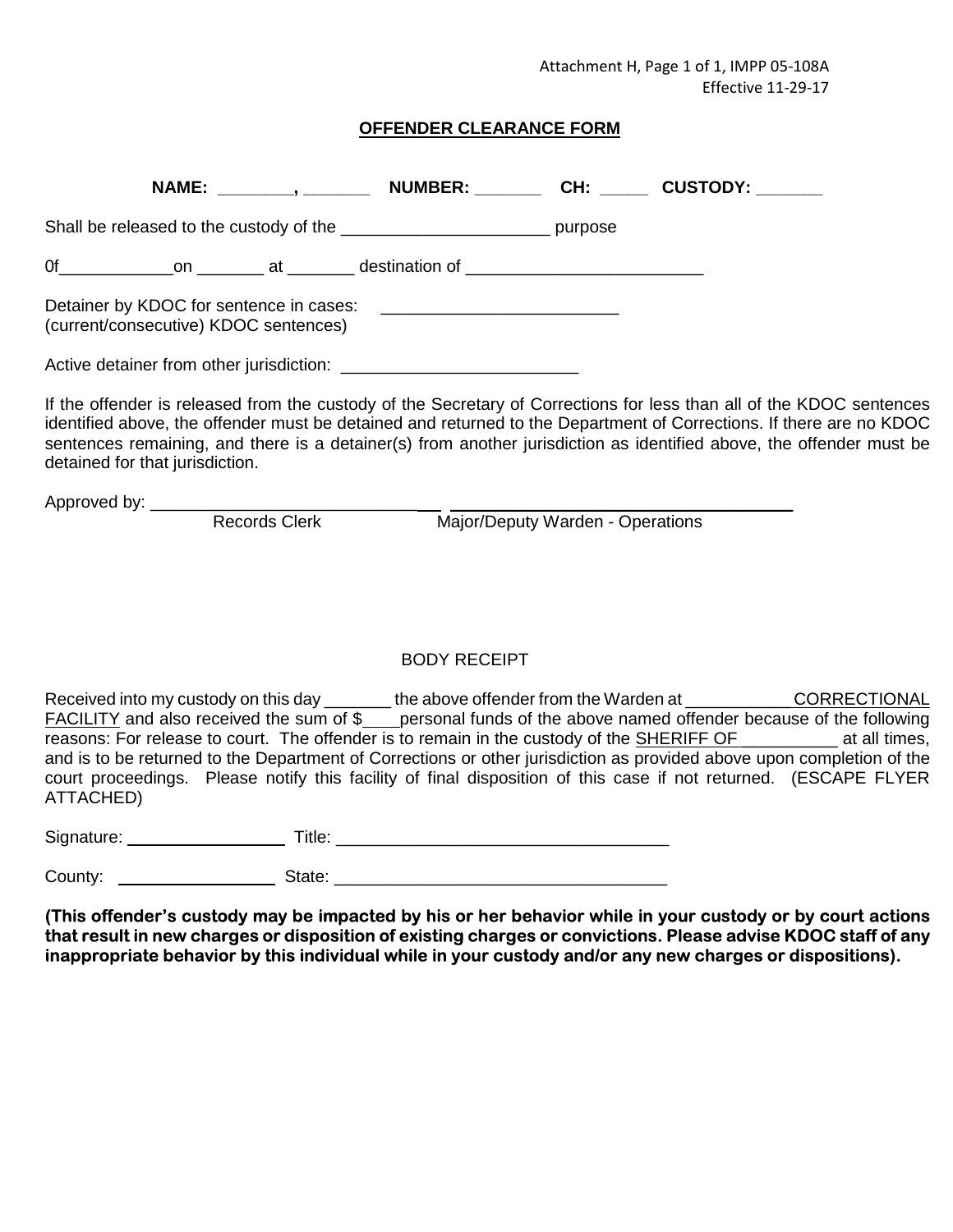

Judge ,

 presently has warrant # outstanding in . On , Offender filed a 180 day disposition of detainer with the Court Clerks office in , County, as entitled to him/her under the Mandatory Disposition of Detainers Act. To date, the Kansas Department of Corrections or Offender , have not received a response to that filing.

At this time we are forwarding a copy of that request along with the stamped certified receipt. Due to the fact that more than 180 days have passed since date of receipt of that notice by the court and prosecutor, with no indication that a trial or hearing was scheduled within that time frame or that a trial has been scheduled and then continued, for the purpose of appropriate classification and release planning for this offender, the Department respectfully requests your review and consideration of possible dismissal of the information and arrest warrant, or motion to revoke probation, as applicable. Should Your Honor decide to grant this request, then the Department respectfully requests a copy of the order of dismissal be forwarded to our office at the address indicated below.

Your time and assistance in this matter are greatly appreciated. If you have any questions, please do not hesitate to contact me at:

Respectfully,

Records Office Correctional Facility PO Box , Kansas

cc: Ass't DA/CA Defense Counsel (if any) Offender Records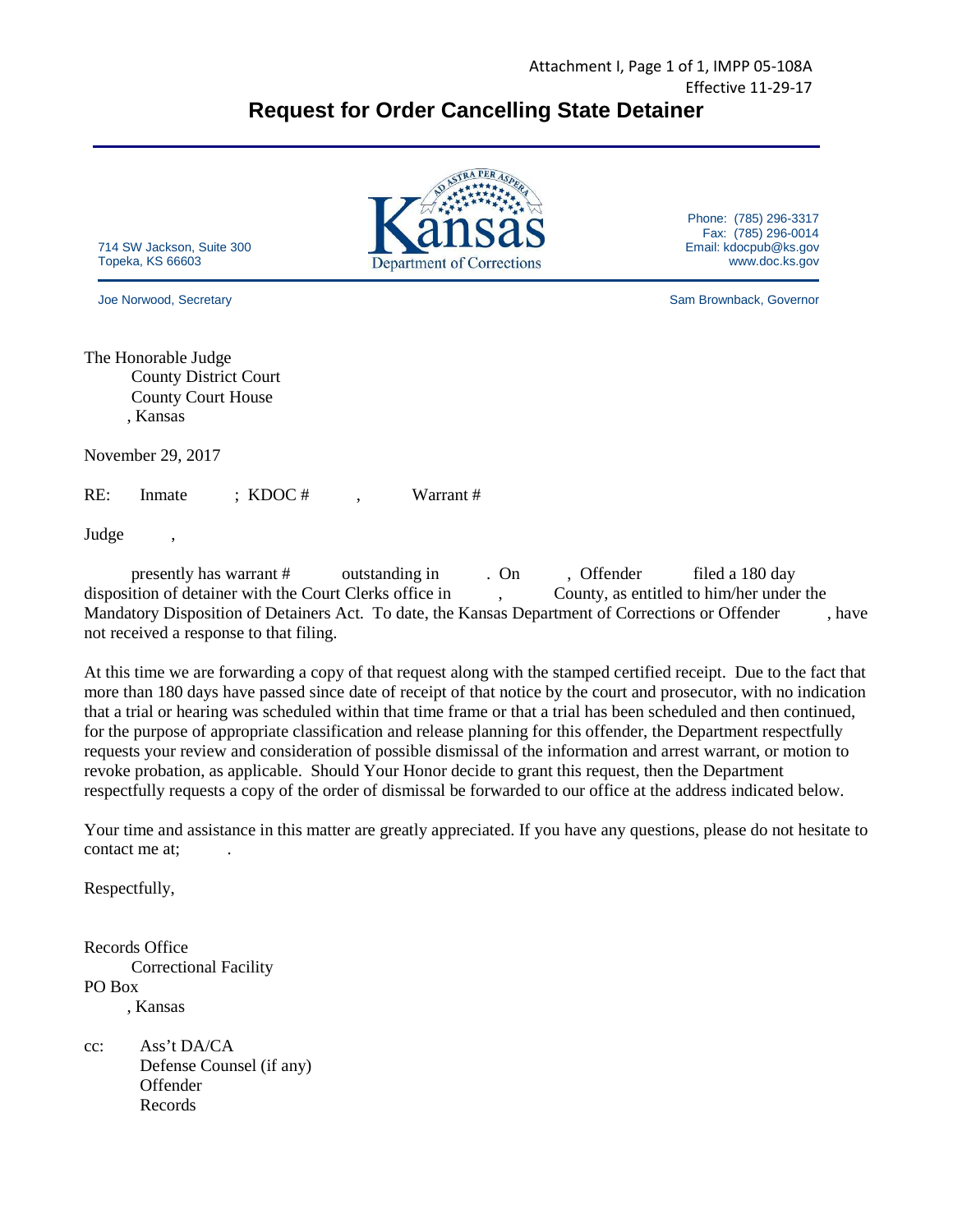714 SW Jackson, Suite 300 Topeka, KS 66603

Phone: (785) 296-3317 Fax: (785) 296-0014 Email: kdocpub@ks.gov www.doc.ks.gov

Joe Norwood, Secretary Sam Brownback, Governor

# **DETAINER**

**DATE:** (mo., day, year)

- **ADDRESS:** (Address of the correctional facility currently housing the offender).
- **ATTENTION:** (Detainer/Records Adm.)
- **RE: Name:** (name of Offender) KDOC: (XXXXX) YOUR: (XXXXX)

This facility has received from \_\_\_\_\_\_\_\_\_\_\_\_\_\_ County District Court, in \_\_(City)\_\_, Kansas, Kansas Journal Entries for Case(s) \_\_\_\_\_\_\_\_\_\_\_, sentencing the above offender to the custody of the Kansas Department of Corrections. The conviction(s) is/are for \_\_\_\_\_\_\_\_\_\_\_\_\_\_\_\_\_\_\_\_. The term is \_\_\_\_ months, and is to run consecutive to your term. We are enclosing a copy of the Journal Entry of Judgment and a copy of our Offender Data Summary.

Please place a judgment detainer hold against the above offender in our favor and notify us when he/she is to be released. If this offender is transferred from your facility please forward this request with the offender and notify us of the new location.

Please send us a copy of the following: Sentence Data Summary; Classification Review; Photo; and Identifying Descriptors.

If you have further questions, please contact me at  $(\_\_\_\_\_\_\_\_\_\_\_\_\_\_\_\$  Ext.  $\_\_\_\_\_\_\$ 

Sincerely,

[Name of Staff Member]

Enclosure(s)

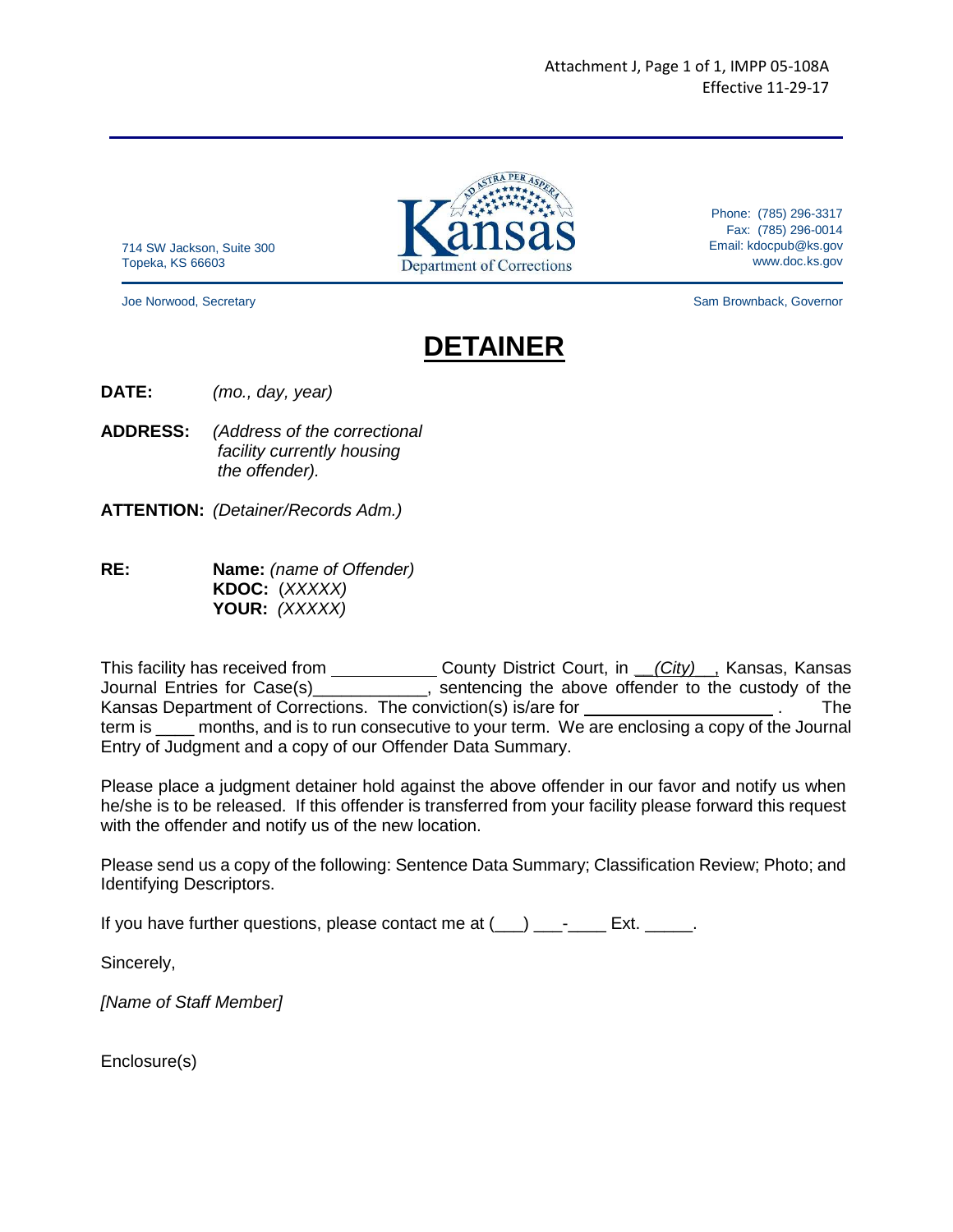714 SW Jackson, Suite 300 Topeka, KS 66603

Phone: (785) 296-3317 Fax: (785) 296-0014 Email: kdocpub@ks.gov www.doc.ks.gov

Joe Norwood, Secretary Sam Brownback, Governor

# **Release Notification**

DATE

**FACILITY** ATTN: Records Department ADDRESS CITY, STATE, ZIP

#### RE: OFFENDER, KDOC #xxxxxxx (Federal #xxxxxxx)

The above referenced offender has been serving an xx-month Kansas sentence at your facility under the Interstate Corrections Compact. On DATE, inmate LAST NAME reached the earliest release date on this sentence. Attached, please find four copies of offender LAST NAME's Certificate of Post-Release Supervision from the Kansas Prisoner Review Board. Please direct appropriate staff to instruct LAST NAME to sign and date all four copies. Please also ask that staff witness his signature. One copy is intended for your record, one copy is included for the inmate, and I am requesting that the two remaining copies be returned to my attention at the address reflected on this letterhead. Also, please **withdraw and return our warrant** issued by the KDOC on **DATE**.

As offender LAST NAME may be on supervised release until his maximum sentence discharge date of DATE, I am also asking that you contact the following office should offender LAST NAME be released from your jurisdiction prior to that date.

> Kansas Department of Corrections Attn: Interstate Compact Office Jayhawk Walk 714 SW Jackson, Suite 300 Topeka, Kansas 66603 Phone: 785-296-5111 Fax: 785/296-0759

Thank you for your assistance in this matter. If you have any questions concerning this request, please feel free to call me at 785-296-5111 or contact me via e-mail at: \_\_\_\_\_@ks.gov.

Sincerely,

Staff Member Corrections Manager Facility Management CC: Interstate Compact Office In Abstentia File

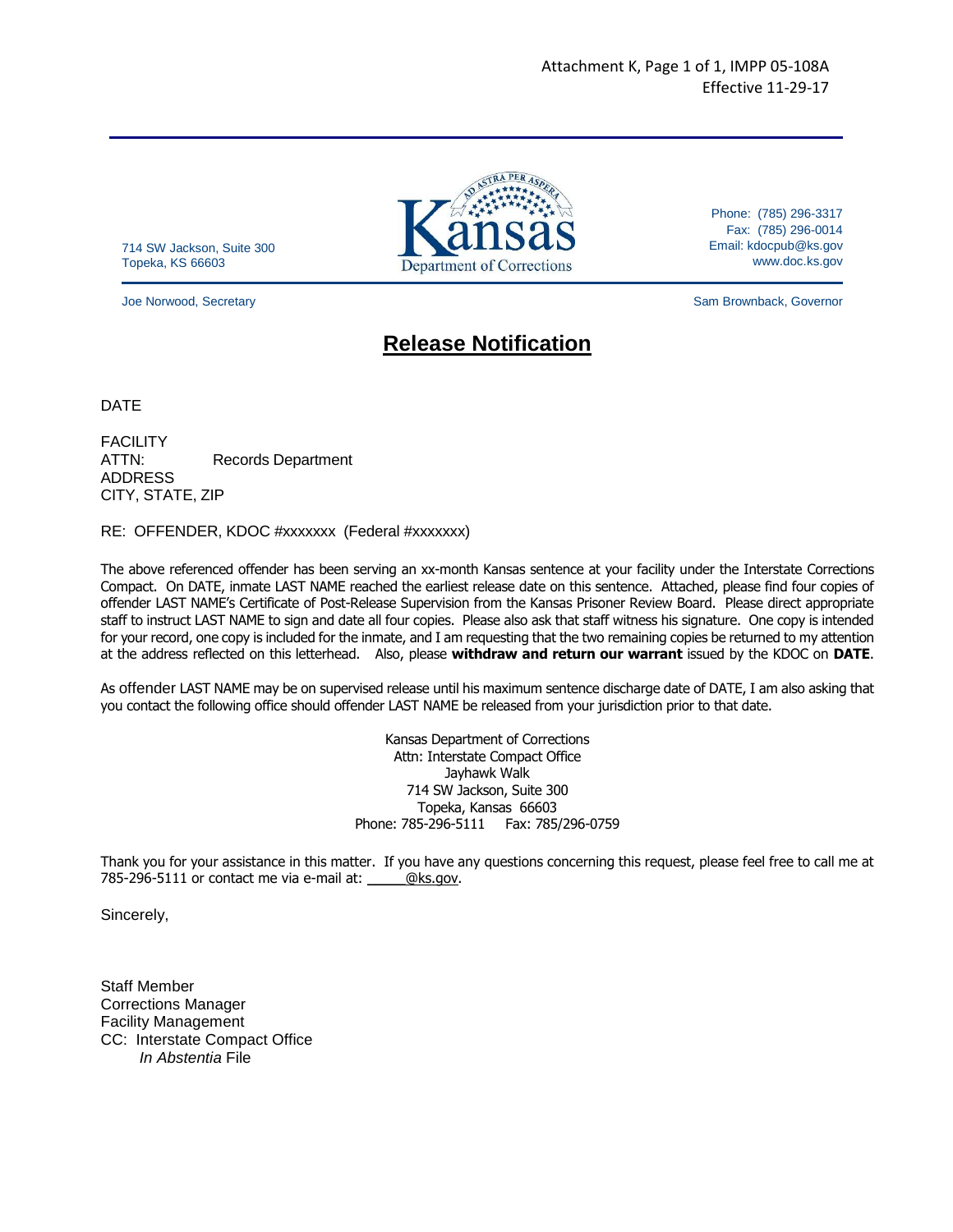714 SW Jackson, Suite 300 Topeka, KS 66603

Phone: (785) 296-3317 Fax: (785) 296-0014 Email: kdocpub@ks.gov www.doc.ks.gov

Joe Norwood, Secretary Sam Brownback, Governor

# **NOTIFICATION REQUEST**

**DATE:** (mo., day, year)

**TO:** Address of the correctional facility currently housing the offender)

**ATTENTION: (**Detainer/Records Administrator)

**RE:** Name: (name of offender)  **KDOC#:** (XXXXX)  **YOUR#:** (XXXXX) **DOB:** (XX-XX-XX) **SSN:** (XXX-XX-XXXX)

To whom it may Concern:

The above referenced offender was released from a Kansas Department of Corrections facility on (date). We understand that the offender has been committed to your institution.

The above Kansas offender's sentence continues to run, so it is necessary for you to send us reports while he or she is in your custody. It is requested that you mark in your records to provide us with notification sixty (60) days prior to the offender's tentative release date to arrange for their Kansas supervision. At that time, we request information pertaining to the offender's proposed residence, employment plans and the name of the supervising officer if the offender will have supervision requirements in your state.

This is a request for notification only and should NOT be considered a detainer.

Sincerely:

Name of Staff Member Kansas Interstate Compact PHONE#: 785-296-5111 FAX: 785-296-0759

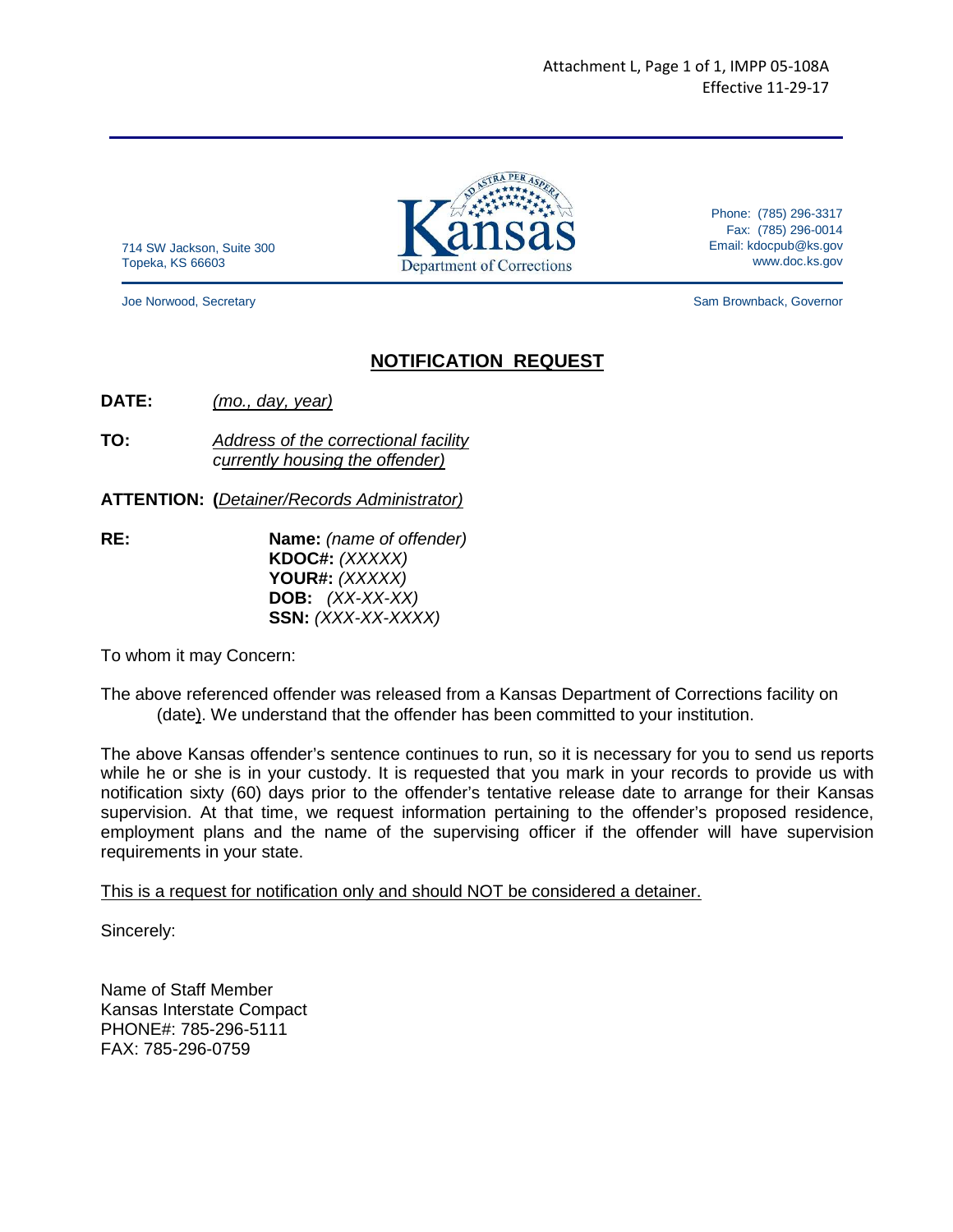# MANDATORY DISPOSITION OF DETAINERS ACT KANSAS STATUTES ANNOTATED ARTICLE 43 (July 1, 2016)

**22-4301**. Request for final disposition of detainer by prisoners; duties of official custodian; dismissal, when.

(a) Any inmate in the custody of the secretary of corrections may request final disposition of any untried indictment, information, motion to revoke probation or complaint pending against such person in this state. The request shall be in writing, addressed and delivered to the court in which the indictment, information, motion to revoke probation or complaint is pending, to the county attorney charged with the duty of prosecuting it and to the secretary of corrections. Such request shall set forth the place of imprisonment.

(b) The secretary shall promptly inform each inmate in writing of the source and nature of any untried indictment, information, motion to revoke probation or complaint against such inmate of which the secretary has knowledge or notice, and of such inmate's right to make a request for final disposition thereof.

(c) Failure of the secretary to inform an inmate, as required by this section, within one year after a detainer has been filed at the institution shall entitle such inmate to a final dismissal of the indictment, information, motion to revoke probation or complaint with prejudice.

**22-4302**. Delivery of request to custodian; official's duties. Upon receipt of a request made pursuant to K.S.A. 22-4301, and amendments thereto, the secretary of corrections shall promptly:

(a) Certify the term of commitment under which the inmate is being held, the time already served on the sentence, the time remaining to be served, the good time earned, the time of parole eligibility of the inmate, and any decisions of the prisoner review board relating to the inmate;

(b) for crimes committed on or after July 1, 1993, certify the length of time served on the prison portion of the sentence, any good time earned and the projected release date for the commencement of the postrelease supervision term; and

(c) send by registered or certified mail, return receipt requested, one copy of the request and certificate to the court and one copy to the county attorney to whom it is addressed.

**22-4303**. Trial within 180 days after receipt of request and certification, exceptions; dismissal, when.

(a) Detainers shall be disposed of in the order in which they are placed with the secretary of corrections, except in the case of an inmate with detainers from multiple jurisdictions, the district or county attorneys in such jurisdictions may agree to a different order of disposition. The secretary of corrections shall allow transportation of the inmate for the purpose of disposing of detainers.

(b) (1) Following the receipt of the certificate by the court and county attorney from the secretary of corrections, the indictment, information or complaint shall be brought to trial, or the motion to revoke probation shall be brought for a hearing:

(A) If the inmate has one detainer, within 180 days;

(B) if the inmate has detainers from multiple jurisdictions, the first detainer shall be brought within 180 days and each subsequent detainer shall be brought within 180 days after return of the inmate to the secretary or transportation of the inmate to the jurisdiction following disposition of a previous detainer; or

(C) within such additional time as the court for good cause shown in open court may grant.

(2) The requirements of paragraph (1) shall not apply to any time during which a continuance or delay has been requested or agreed to by the inmate or the inmate's attorney.

(3) The requirements of paragraph (1) shall not apply to any time during which a motion to determine competency of the inmate is pending or any time during which an inmate is determined to be incompetent to stand trial.

(4) If, after receipt of such certificate, the indictment, information or complaint is not brought to trial within the time period specified in this subsection, or the motion to revoke probation is not brought for a hearing within that period, no court of this state shall any longer have jurisdiction thereof, nor shall the untried indictment, information, motion to revoke probation or complaint be of any further force or effect, and the court shall dismiss it with prejudice.

**22-4304**. Escape of prisoner voids request, when. Escape from custody of any inmate subsequent to such inmate's execution of a request for final disposition of an untried indictment, information, motion to revoke probation or complaint voids such request.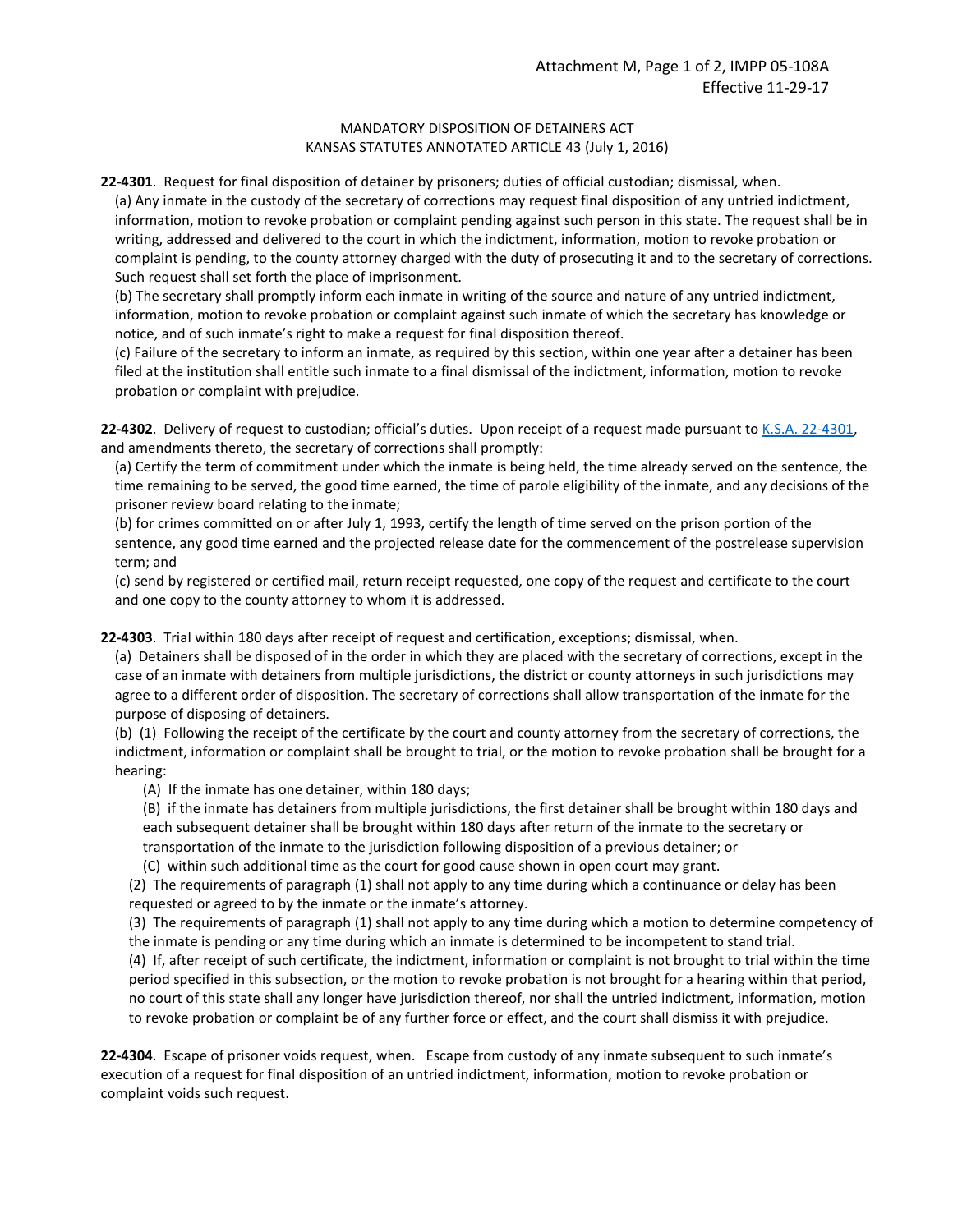**22-4305**. Article inapplicable to adjudged mentally ill or incapacitated persons. This article does not apply to any person adjudged to be a mentally ill person or an incapacitated person.

**22-4306**. Prisoners to be informed; recordation. The secretary shall arrange for all inmates to be informed in writing of the provisions of this article, and for a record thereof to be placed in the inmate's file.

**22-4308**. Citation of article. This article may be cited as the mandatory disposition of detainers act.

INMATE NAME NUMBER DATE

WITNESS SIGNATURE **DATE** 

PLEASE FORWARD SIGNED FORM TO RECORDS FOR INCLUSION INTO INMATE'S IMAGED FILE.